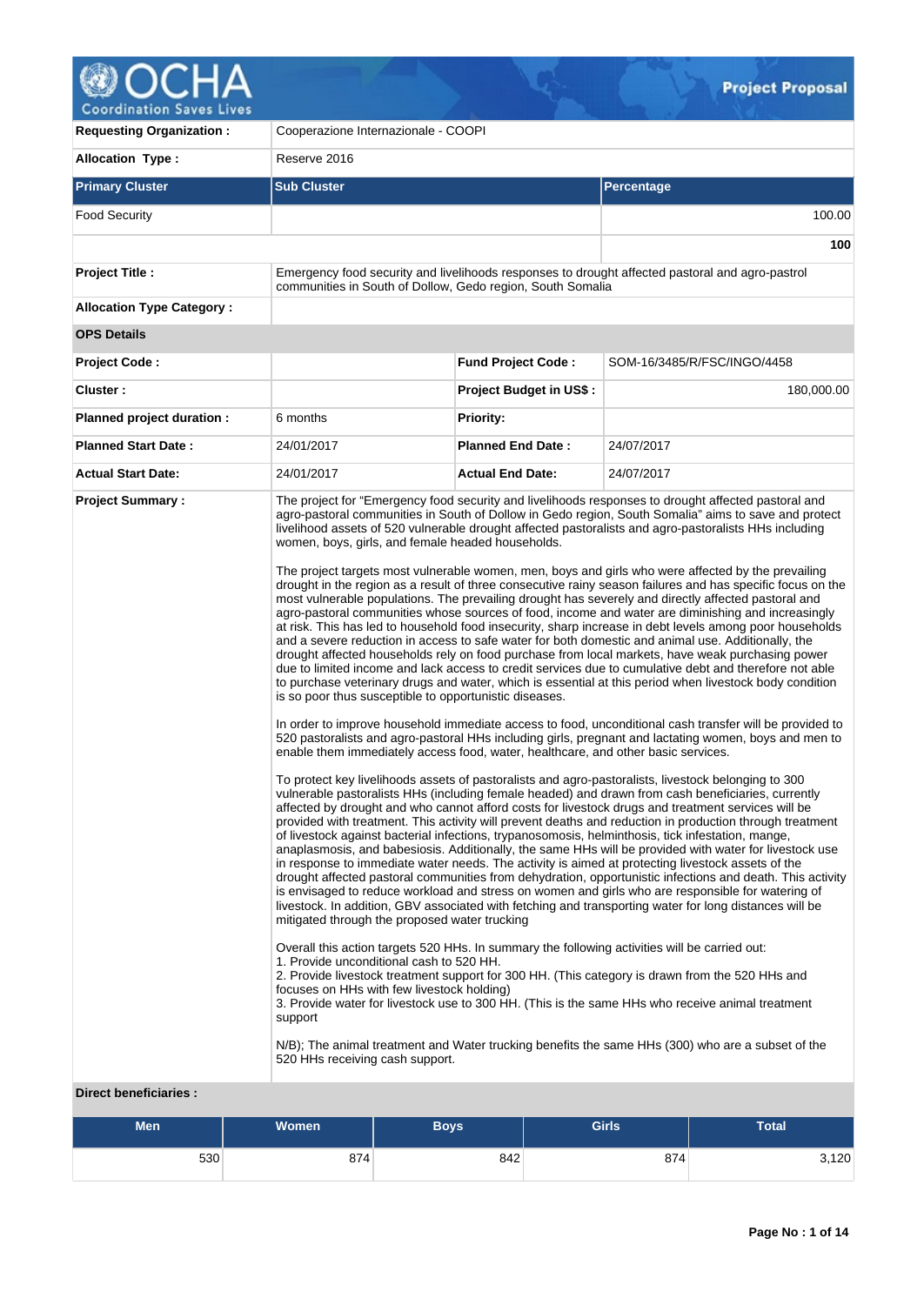# **Other Beneficiaries :**

| <b>Beneficiary name</b>        | <b>Men</b> | <b>Women</b> | <b>Boys</b> | <b>Girls</b> | <b>Total</b> |
|--------------------------------|------------|--------------|-------------|--------------|--------------|
| Pastoralists                   | 449        | 739          | 713         | 739          | 2,640        |
| Agro-Pastoralists              | 81         | 135          | 129         | 135          | 480          |
| <b>Indirect Beneficiaries:</b> |            |              |             |              |              |
| 2,500                          |            |              |             |              |              |
| <b>Catchment Population:</b>   |            |              |             |              |              |
| 15,700                         |            |              |             |              |              |
| Link with allocation strategy: |            |              |             |              |              |

The thrust of the proposed project will be in two main outcomes that are in line with the objectives of SHF and aimed at saving and sustaining lives of pastoralist's communities in emergency in South Dollow. These include 1) Improving food access for vulnerable households in crisis and emergency through unconditional cash transfer 2) protecting livestock assets of vulnerable households against diseases, dehydration, and death.

The proposed intervention will provide unconditional cash transfer to enable pastoralists to immediately access food, water, healthcare, and other basic needs. In addition, livestock treatment will be provided to vulnerable pastoralists households using voucher system. Livestock will be treated against priority and production limiting livestock diseases in order to prevent deaths and reduction in production. Additionally, livestock belonging to vulnerable pastoral households in South Dollow will be provided with water to avert dehydration, opportunistic infections and deaths.

This intervention will complement other on-going COOPI projects. COOPI is currently implementing an ECHO funded Project in Dollow (including southern Dollow) targeting vulnerable communities in provision of unconditional cash transfer and emergency water provision for human consumption.

# **Sub-Grants to Implementing Partners :**

| <b>Partner Name</b> | <b>Partner Type</b> | <b>Budget in US\$</b> |
|---------------------|---------------------|-----------------------|
|                     |                     |                       |

# **Other funding secured for the same project (to date) :**

| <b>Other Funding Source</b> | <b>Other Funding Amount</b> |
|-----------------------------|-----------------------------|
|                             |                             |

#### **Organization focal point :**

| <b>Name</b>       | <b>Title</b>            | <b>Email</b>          | <b>IPhone</b> |
|-------------------|-------------------------|-----------------------|---------------|
| Deka Warsame      | Regional Representative | rep.nairobi@coopi.org | +254724255324 |
| <b>DACKCDOUND</b> |                         |                       |               |

# **BACKGROUND**

# **1. Humanitarian context analysis**

Somalia is currently experiencing a drought that has led to severe food insecurity for more than 38% of the population making the humanitarian situation in the country very fragile. Poor 2016 April-June rains coupled with poor 2016 October-December rainfall prospects have led to drought conditions in most parts of the country and subsequent worsening of food insecurity. Efforts to reduce levels of vulnerabilities continue to be undermined by irregular weather patterns. Vegetation conditions have worsened and drought conditions intensified and continue to affect pasture, water, livestock and crops. According to the FAO-managed Food Security and Nutrition Analysis Unit (FSNAU) and the Famine Early Warning Systems Network (FEWSNET), more than 1.1 million people cannot meet their daily food requirements today, while another 3.9 million Somalis require livelihood support to reduce the risk of sliding into crisis.

During the month of October, Gedo region registered less than half of the usual rainfall leading to widespread loss of crop and pasture and acute shortage of water for both domestic and animal use , causing deterioration in livestock body conditions, declining livestock production and increased livestock deaths. As a result of the ongoing drought conditions, the food security situation in Gedo region has deteriorated in this season compared to post-Deyr 2015/16 Projection (February-June) as per information from FSNAU. The total number of people Stressed (IPC Phase 2) in July 2016 was estimated at 63 000, of which 56 percent (35 000 people) were in pastoral livelihoods of the region, while the rest were from agro-pastoral (29%) and riverine (15%) livelihoods, respectively. This reflects 110 percent increase from the estimates in the post-Deyr 2015/2016 (30 000 people). Moreover the GU 2016 assessment results show sustained prevalence of Critical levels of GAM among Gedo Pastoral (17.2%) and riverine livelihoods (16.9%) since post GU 2014.

The impact of the drought and the demand on humanitarian resources has been further magnified by a number of emerging crises, including an increase in conflict-related displacements and refugee returns from Kenya. This action seeks to achieve integrated response to address the nutritional needs and provide appropriate life saving interventions to improve household immediate access to food and protection of assets in line with Food Security Cluster strategy

### **2. Needs assessment**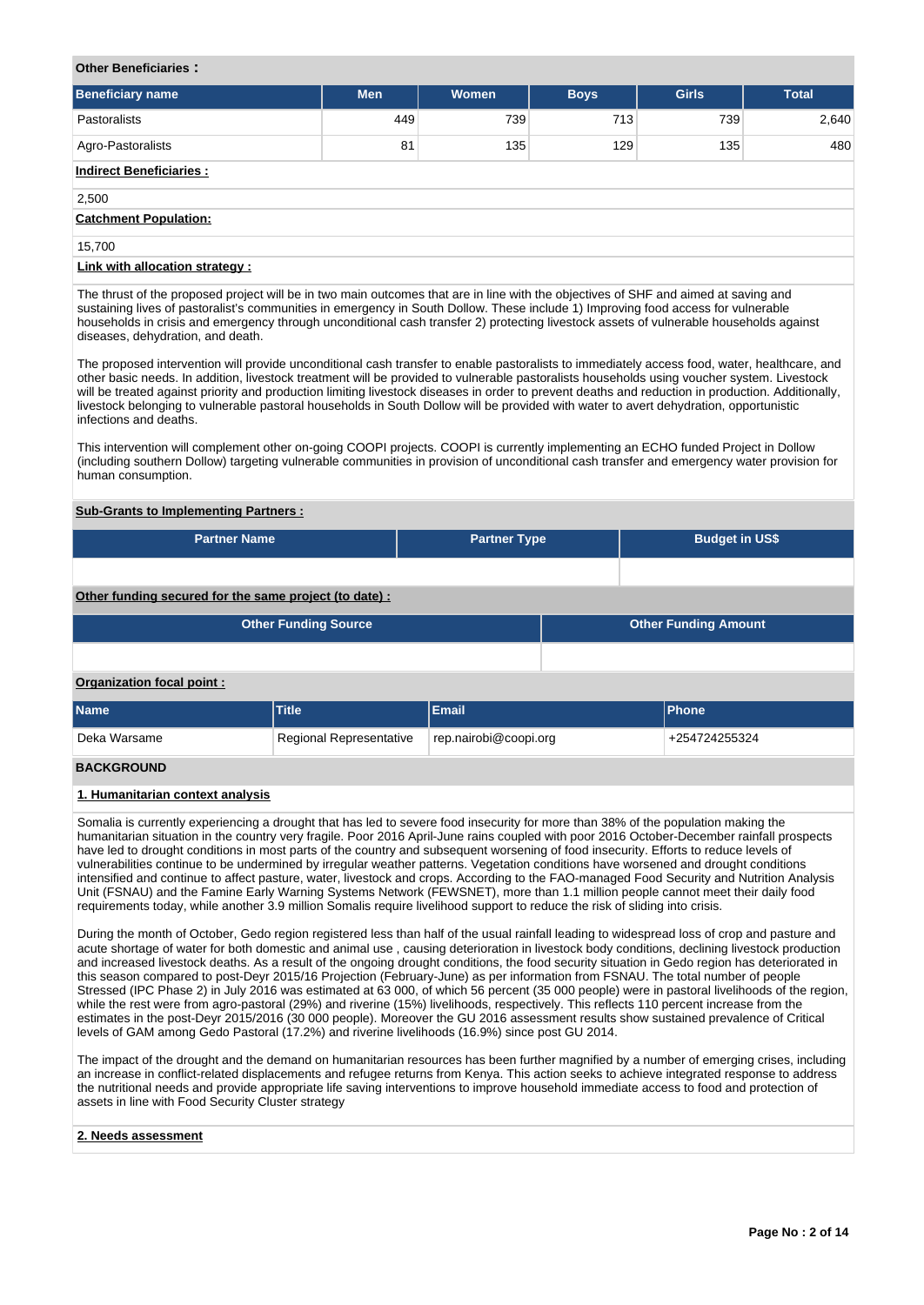Adverse drought conditions exacerbated by localized conflicts has hit Dollow district in Gedo region , affecting nearly 5,800 people, including 600 who left their homes in search of water, according to the inter-agency assessment report conducted in September 2016. The drought conditions follow two successive seasons of poor and erratic rainfall. Currently, the drought is most severely and directly impacting pastoral and agro-pastoral communities in South of Dollow district– approximately three-quarters of the population – whose sources of food, income and water are diminishing and increasingly at risk. COOPI own assessment and information from secondary sources including FSNAU/FEWSNET indicate the below normal rainfall and drought conditions have led to household food insecurity , sharp increase in debt levels among poor households and a severe reduction in access to safe water for both domestic and animal use. COOPI PNA October 2016 findings indicate 8 % of drought affected population access casual employment and 98% reported to have taken credit in the last one month prior to the survey to meet gaps in food, water and health. Further the report indicates about 65% of households have poor food consumption, while more than 40% have poor to borderline consumption. Drought-induced displacement, though limited to date, but likely to increase as impact of the dry conditions continue to deepen, is poised to contribute to increasing family separation, gender-based violence (GBV) and possibly child recruitment as families implement negative coping mechanisms to survive.

SWALIM analysis has observed significant decrease in vegetation conditions leading to severe shortages of pasture and water causing deterioration in livestock body conditions, declining livestock production and increased livestock deaths. An estimated 89 % of the pastoralists have lost at least one animal with 77 % of animal deaths attributed to the (Joint assm't 2016). Moreover the acute water and pasture shortages have caused pastoralists to migrate resulting in increased competition and tension over scarce resources, and an overcrowding of animals that could increase the spread of contagious livestock diseases.

In addition to household food insecurity, vulnerability of Dollow Agropstoral livelihoods is further worsened by prevalence of high malnutrition rates mainly affecting children <5 years and lactating mothers. Gu 2016 assessment results show sustained prevalence of Critical levels of GAM among Pastoral (17.2%) and riverine livelihoods (16.9%). Combining the poor rains against a backdrop of already shocking development indicators such as food insecurity, high rates of malnutrition and lack of basic services to many of the population, the current situation manifests a set of conditions in many ways looking like the 2010 famine scenario in Somalia and an urgent and quick intervention is required.

COOPI is currently providing cash based life-saving interventions to 1500 HHs drought affected IDP and Agropstoral livelihoods in Dollow and Luuq districts in Gedo Region. Due to the magnitude of the drought COOPI is proposing to scale up activities and is willing to prefinance the action in order to provide timely response to the emerging needs. The proposed project aims to target at least 300HHs Agropstoral livelihoods in South of Dollow most affected by drought and who have no access to food with delivery of life saving interventions in line with the strategic objectives of the HRP 2016 and FSC response plan 2016. The action will further aim to protect livelihood assets of pastoral communities through provision of water for animals and animal treatment services to help mitigate the effects of drought risks and prevent them from slipping into acute food insecurity. Women, girls and minority group amongst the rural population face discrimination and protection issues as a result of this situation and will be given priority in targeting process.

# **3. Description Of Beneficiaries**

The Project targets most vulnerable women, men, boy and girls who were affected by the prevailing drought in the region as a result of three consecutive rainy season failures and has specific focus on the most vulnerable populations among the pastoralists in Southern Dollow of Gedo region, South Somalia. Among these are the drought affected pastoralist and agro-pastoral drop outs that lost their livestock and farming due to the drought, have significant livelihood stress, lack proper income sources and are faced with food access crisis and severe water shortages. COOPI will prioritize vulnerable households who require emergency and sustained food security and livelihood support, female- headed households with no proper source of income (earn less than USD 1 /day); orphan families (with no male breadwinner or social support), structurally poor families (with few livestock ), families with chronically ill household members that are not able to engage in heavy physical labour; marginalized groups (from minority clans) that have lost livestock and their coping strategies stretched including lack of social safety nets and households under threat of being displaced as a result of the drought and will ensure the inclusion of different age and gender groups among the affected pastoralists . In addition, COOPI will focus in supporting female-headed households, pregnant and lactating women who are particularly vulnerable from health- and nutrition-related risks and children between the ages of six months and five years as they face significant risks from malnutrition-related health complications. COOPI will ensure these groups have a representative selected by the community into the village committees. COOPI involves the target communities in the entire project cycle management. At the inception phase, FGDs, key informant interviews, community mapping and household surveys were done to identify the needs of the communities which were prioritized under this project. COOPI will employ an intensive community based targeting (CBT) process where the village committees composed of respected elders and women representative will play a pivotal role in spear heading the selection of the most vulnerable households as target beneficiaries. COOPI has ongoing emergency response in the target areas and has registered beneficiaries using automated biometric registration system (BAFIS).

# **4. Grant Request Justification**

The proposed intervention aims to provide emergency life- saving and livelihood protection support for women, men, boys and girls who are affected by drought and are facing critical humanitarian needs by providing unconditional cash, livestock treatment and emergency water for livestock, prioritizing the most vulnerable.

Following three consecutive rainy season failures, a drought has occurred and is most severely and directly impacting pastoral and agropastoral communities in South of Dollow district, whose sources of food, income and water are diminishing and increasingly at risk. This has led to household food insecurity, sharp increase in debt levels among poor households and a severe reduction in access to safe water for both domestic and animal use. It is important to note that the drought affected households rely on food purchase from local markets, have weak purchasing power due to limited income and lack access to credit services due to cumulative debt and therefore not able to purchase veterinary drugs which is essential at this period when livestock body condition is so poor thus susceptible to opportunistic diseases. The immediate priority will be put on improving access to food for the most vulnerable households in South of Dollow district during this harsh period. This will be done through direct support in form of unconditional cash transfer to improve immediate access to food and other much needed services. In addition, the affected persons need support in protection of key productive assets. The intervention will target the dominant livelihood of the target population, which is livestock through livelihood protection activities, such as provision of emergency water for livestock and livestock treatment through vouchers. These livestock services will mitigate the effects of drought risks and prevent them from slipping into acute food insecurity.

COOPI is currently providing cash based life-saving interventions to 1500 HHs drought affected IDP and Agro-pastoral livelihoods in Dollow and Luuq districts in Gedo Region. Due to the magnitude of the drought COOPI is proposing to scale up activities and is willing to prefinance the action in order to provide timely response to the emerging needs. The proposed project aims to target at least 500 Pastoral and Agro-pastoral HHs in South of Dollow most affected by drought and who have no access to food with delivery of life saving interventions in line with the strategic objectives of the HRP 2016 and FSC response plan 2016. Women, girls and minority group amongst the rural population face discrimination and protection issues as a result of this situation and will be given priority in targeting process.

# **5. Complementarity**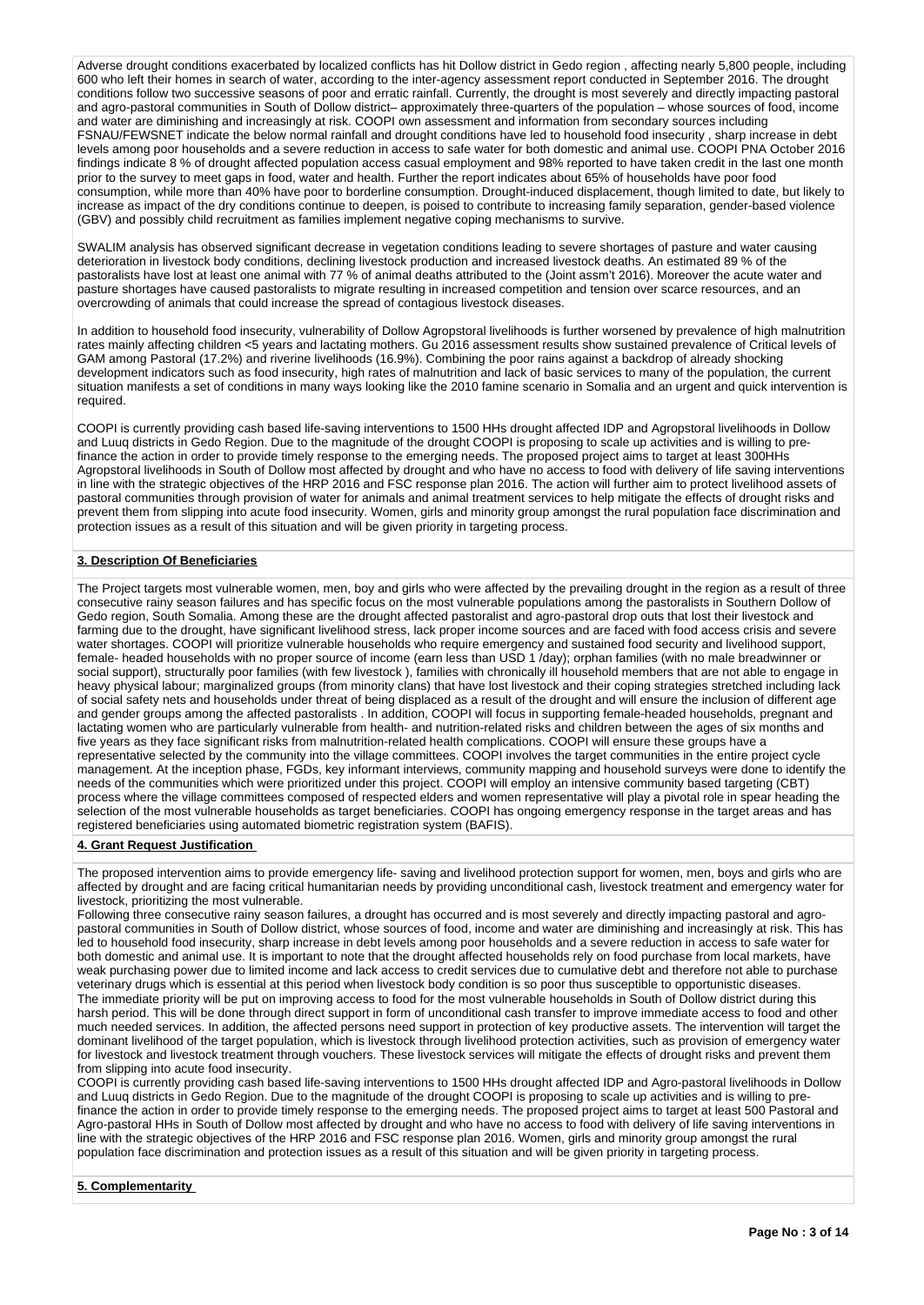COOPI is currently implementing an emergency program with support from ECHO and SHF in Bay and Gedo regions respectively. Ongoing programs focus on lifesaving interventions with a mainstream of emergency preparedness and response mechanism. It is envisaged that the proposed project will build and reinforce gains achieved in the past while consolidating synergy with other projects currently running in the proposed locations. The ECHO funded project that is currently running targets vulnerable new arrival IDPs and host communities affected by the drought with unconditional cash transfers and a small component of fresh food vouchers with an aim of improving immediate access to food and emergency water provision. The emergency water provision through is specifically targeting most affected villages in south Dollow. The project proposes to upscale the emergency response through unconditional cash transfer and provision of water for both human and livestock use that is being implemented by COOPI in Dollow district. Disease surveillance network, and Epidemiology and Data Management Units established by COOPI under the EU funded RAHS project coordinated by AU-IBAR and implemented by COOPI will ensure acquisition of timely information on prevalence and geographical distribution of livestock diseases to facilitate rapid and appropriate responses. CAHWs trained and equipped under the RAHS Project, ECHO Emergency Preparedness Response Project, and previous Somali Humanitarian Fund Projects, and registered with SOWELPA will provide quality and timely livestock treatment services. Private Veterinary Pharmacies established in Dollow by COOPI under the SomReP consortium will guarantee reliable supply of quality drugs. Bilateral coordination with agencies in the Food Security and Livelihoods & WASH clusters (NRC, WVI, DRC and WFP) and UNOCHA in Dollow town was done to provide complementarity, synergy and avoid the overlap of activities and beneficiaries. COOPI will coordinate with other agencies in the livestock sector to complement each other's interventions in the area of livestock treatment. In terms of personnel, COOPI will utilize existing local staff in Dollow (Veterinarian, Livelihoods officer and district team leader) for the implementation of the project.

# **LOGICAL FRAMEWORK**

### **Overall project objective**

The lives of the vulnerable pastoral and agro-pastoral households' members including women and children threatened by drought are saved and their livelihood assets protected in Southern Dollow of Gedo region.

#### **Food Security**

| <b>Cluster objectives</b>                                                                                                                                                                                                    | <b>Strategic Response Plan (SRP) objectives</b> | <b>Percentage of activities</b> |
|------------------------------------------------------------------------------------------------------------------------------------------------------------------------------------------------------------------------------|-------------------------------------------------|---------------------------------|
| Improve household immediate access to food<br>through provision of unconditional transfer<br>depending on the severity of food insecurity<br>as per IPC classification, vulnerability and<br>seasonality of the livelihoods. | l Somalia HRP 2016                              | 70                              |
| Increase productive capacity of rural and<br>urban livelihoods through provision<br>seasonallyappropriate and livelihood-specific<br>inputs.                                                                                 | Somalia HRP 2016                                | 30                              |

**Contribution to Cluster/Sector Objectives :** The proposed project will contribute to the following two cluster objectives: 1) Improve household immediate access to food through provision of unconditional cash transfer depending on the severity of food security as per IPC classification, vulnerability, and seasonality of the livelihoods and 2) Increase productive capacity of rural and urban livelihoods through provision of seasonally appropriate and livelihood specific inputs.

In order to improve household immediate access to food, unconditional cash transfer will be provided to vulnerable pastoralists households to enable them to immediately access food, water, healthcare, and other basic needs.

In order to increase productive capacity of pastoral livelihoods, livestock belonging to vulnerable households will be treated against bacterial infections, trypanosomosis, helminthosis, tick infestation, mange, anaplasmosis, and babesiosis to prevent deaths and reduction in production. In order to save livestock from dehydration, opportunistic infections and death, water will be provided to livestock belonging to vulnerable pastoralists households in South Dollow.

#### **Outcome 1**

Improved immediate access to food for 520 vulnerable drought affected households, (in particular female headed, pregnant and lactating women, elderly, disabled and those with malnourished boys and girls under 5 years) through unconditional cash transfers in South of Dollow district

# **Output 1.1**

#### **Description**

520 vulnerable drought affected female and male headed households realize improved food access at household level through provision of 2 rounds of unconditional cash transfer in the South of Dollow district

## **Assumptions & Risks**

- Stable civil security;
- Community acceptance and participation;
- No widespread and continued conflict;
- No widespread market disruption

# **Activities**

# **Activity 1.1.1**

**Standard Activity : Community based participation**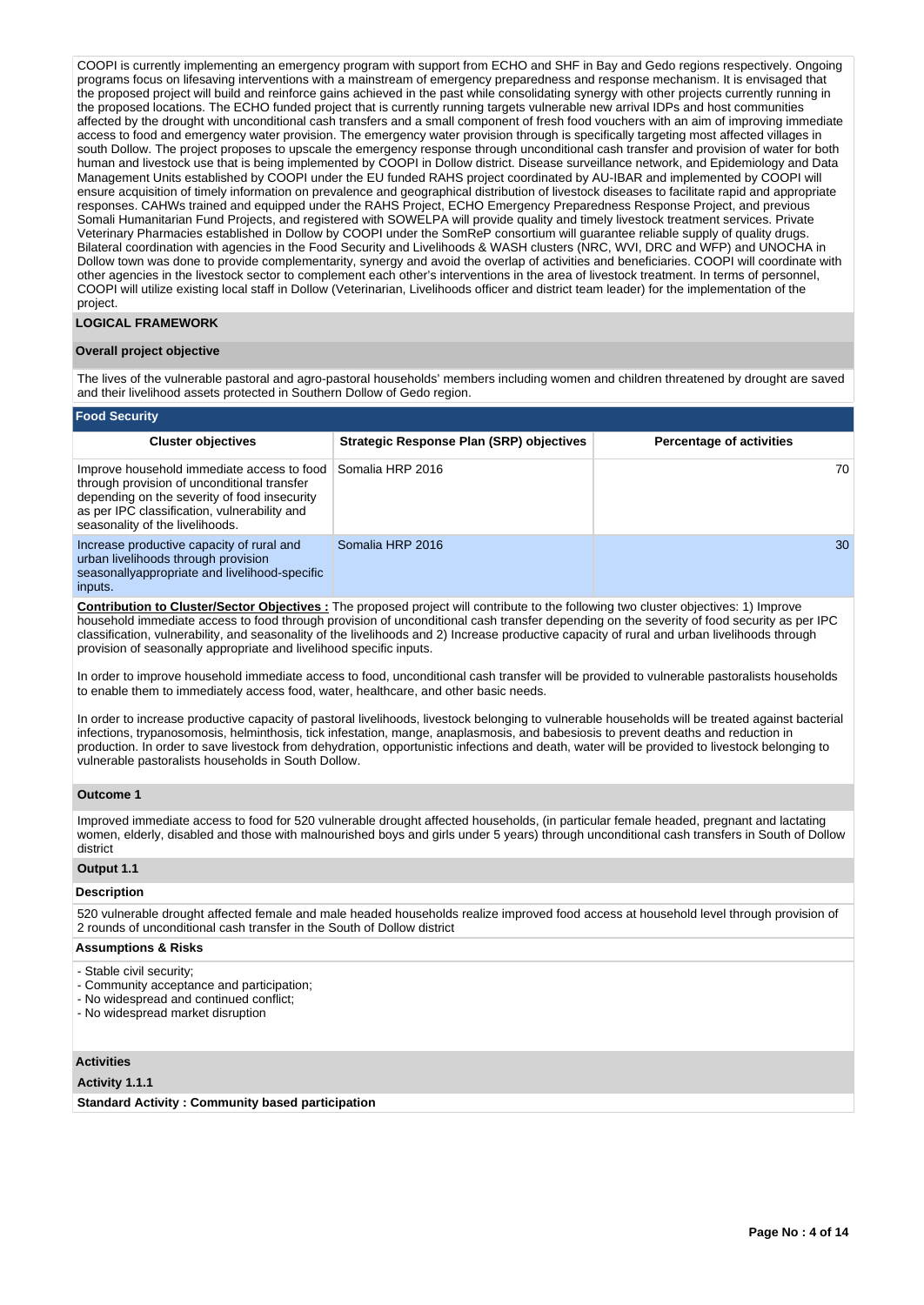Community mobilizations, selection, registration and validation of 520 beneficiary households

Community mobilizations, selection, registration and validation of 520 beneficiary households: Mobilization exercise will be open forums conducted in target villages to create awareness on project aims and objectives. Full details of project deliverables and individual entitlements will be provided by field project staff. Information will be provided on beneficiary selection process, criteria, beneficiary entitlements and complaints & feedback mechanism. Criteria for selection based on needs and geared towards capturing the neediest HHs will be developed with VCs in collaboration with COOPI staff and applied. Targeting criteria will emphasize on gender disaggregated needs of the affected population. Beneficiaries will be registered using biometric BAFIS system with disaggregated data by sex and age to eliminate irregularities and increase accountability and timeliness. Physical verification will be done across 10% of all beneficiaries by COOPI monitoring and evaluation (M&E) unit to ensure that the selection criterion has been adhered to and that the selected community members match the criteria. Selection will prioritize most food insecure; poor female headed HHs, pregnant and lactating women, elderly, physically challenged and those who have already dropped out of their livelihoods.

#### **Activity 1.1.2**

#### **Standard Activity : Conditional or unconditional Cash transfer**

Provision of unconditional cash transfer to 520 vulnerable drought affected pastoral and agro-pastoral households

COOPI will provide unconditional cash transfer to the most vulnerable drought affected pastoral and agro-pastoral households, to save lives and livelihood assets. Priority will be given to most vulnerable HHs who require emergency and sustained food security and livelihood support especially female-headed households, pregnant and lactating women, elderly and HHs with children between the ages of six months and five years.The beneficiaries will be given 2 rounds of USD 100 which contributes to 81% of the CMB currently at 124 USD. The unconditional cash transfers gives flexibility to the beneficiaries on the use of cash. Majority of the beneficiaries are accustomed to acquiring food through purchase and have low purchasing power due to poor income ( low terms of trade) and loss of livestock. COOPI will build on experiences and the lessons learnt in previous and ongoing interventions to effectively increase access to food and essential nonfood items for the most affected HHs. Targeting for unconditional cash transfer will involve various actors especially when it is linked to health, nutrition and collection of physical data to ascertain that eligible persons benefit from the intervention. COOPI is also cognizant of the fact that UCT is attractive, with high potential for diversion and has put strong systems in place to prevent this. Both the existing biometric system for registration and validation protocol for beneficiary verification will be strengthened to minimize risks as the system will be used to identify beneficiaries at vouchers and cash collection points. The biometric registration system will also capture details of alternate member of the HH to receive cash in case the principal head of HH will not be available during distribution. COOPI monitors the price of food and essential nonfood items monthly and has been able to follow the levels of inflation. PDM will be conducted after each round of cash distribution to monitor the usage of cash and assess the impact on the market. The beneficiary data will be uploaded onto the master register list for voucher production. The voucher contains 3 sections: one remains with COOPI, the second one is used to redeem cash and the third one, which has the complaint number remains with the beneficiaries. The beneficiaries will redeem these vouchers for a cash value with the Money Transfer Company at a venue agreed upon with the beneficiaries especially women to ensure convenience and protection of the vulnerable.

# **Indicators**

|                                                                                                                                                                       |                                                                                                             |                                                                                                                                       | <b>End cycle beneficiaries</b> | <b>End</b><br>cycle |             |              |               |
|-----------------------------------------------------------------------------------------------------------------------------------------------------------------------|-------------------------------------------------------------------------------------------------------------|---------------------------------------------------------------------------------------------------------------------------------------|--------------------------------|---------------------|-------------|--------------|---------------|
| Code                                                                                                                                                                  | <b>Cluster</b>                                                                                              | <b>Indicator</b>                                                                                                                      | <b>Men</b>                     | Women               | <b>Boys</b> | <b>Girls</b> | <b>Target</b> |
| Indicator 1.1.1                                                                                                                                                       | <b>Food Security</b>                                                                                        | Number of villages visited and sensitized on the<br>project deliverables and registrations done                                       |                                |                     |             |              | 4             |
| <b>Means of Verification : - Baseline &amp; end line report</b><br>- Onsite distribution monitoring reports<br>- Biometric registration system<br>- Redeemed vouchers |                                                                                                             |                                                                                                                                       |                                |                     |             |              |               |
| Indicator 1.1.2                                                                                                                                                       | <b>Food Security</b>                                                                                        | Number of people in crisis and IDPs receiving<br>unconditional support to improve access to food                                      |                                |                     |             |              | 3,120         |
| - Biometric registration system<br>- Redeemed vouchers                                                                                                                | <b>Means of Verification : - Baseline &amp; end line report</b><br>- Onsite distribution monitoring reports |                                                                                                                                       |                                |                     |             |              |               |
| Indicator 1.1.3                                                                                                                                                       | <b>Food Security</b>                                                                                        | Number of households receiving 2 rounds of UCT<br>with a voucher value of USD 100 per round.                                          |                                |                     |             |              | 520           |
| - Biometric registration system<br>- Redeemed vouchers                                                                                                                | Means of Verification : - Baseline & end line report<br>- Onsite distribution monitoring reports            |                                                                                                                                       |                                |                     |             |              |               |
| <b>Outcome 2</b>                                                                                                                                                      |                                                                                                             |                                                                                                                                       |                                |                     |             |              |               |
|                                                                                                                                                                       |                                                                                                             | Productive capacity of pastoral livelihoods improved for 300 vulnerable households through livestock treatment and provision of water |                                |                     |             |              |               |
| Output 2.1                                                                                                                                                            |                                                                                                             |                                                                                                                                       |                                |                     |             |              |               |
| <b>Description</b>                                                                                                                                                    |                                                                                                             |                                                                                                                                       |                                |                     |             |              |               |
| Livestock belonging to 300 vulnerable pastoralists HHs provided with water for livestock use through water trucking (Same beneficiaries of<br>animal treatment)       |                                                                                                             |                                                                                                                                       |                                |                     |             |              |               |
| <b>Assumptions &amp; Risks</b>                                                                                                                                        |                                                                                                             |                                                                                                                                       |                                |                     |             |              |               |

# **Page No : 5 of 14**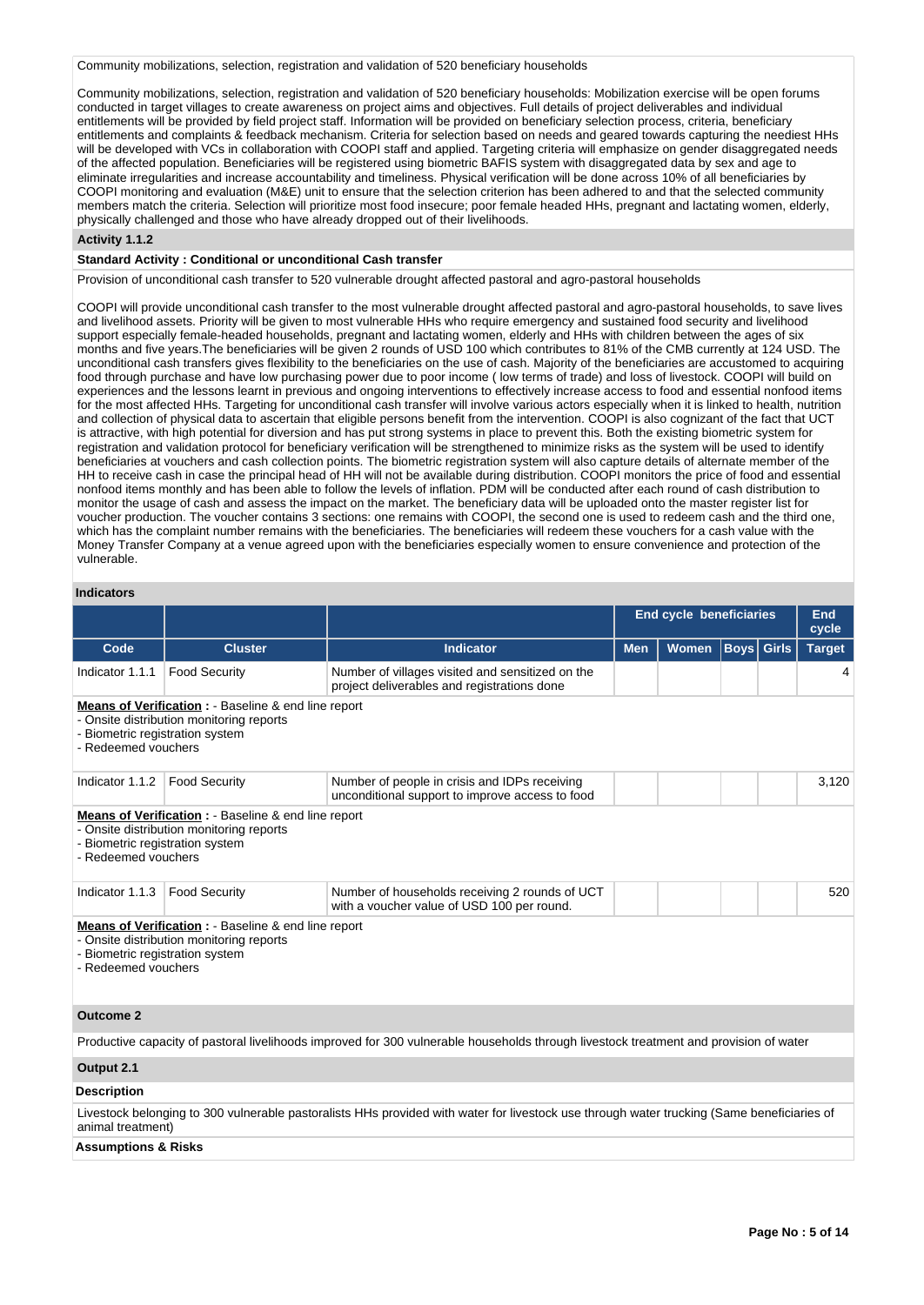# **Activities**

# **Activity 2.1.1**

#### **Standard Activity : Conditional or unconditional Cash transfer**

Provide livestock treatment support for 300 identified vulnerable pastoralists households using voucher system (The 300 HHs is identified from 520 receiving UCT)

The resultant drought from failure of three consecutive rains (Gu' and Deyr in 2015 and Gu' in 2016) coupled with the current poor Deyr rains in 2016 have weakened livestock making them susceptible to livestock diseases. Treatments will target livestock belonging to 300 vulnerable pastoralists HHs (including female headed) currently affected by drought and who cannot afford costs for livestock drugs and treatment services. In order to prevent deaths and reduction in production, livestock will be treated against bacterial infections, trypanosomosis, helminthosis, tick infestation, mange, anaplasmosis, and babesiosis. Disease surveillance network, and Epidemiology and Data Management Units established by COOPI under the EU funded RAHS project coordinated by AU-IBAR and implemented by COOPI will ensure acquisition of timely information on prevalence and geographical distribution of livestock diseases to facilitate rapid and appropriate responses. CAHWs trained and equipped under the RAHS Project, ECHO Emergency Preparedness Response Project, and previous Somali Humanitarian Fund Projects, and registered with SOWELPA will provide quality and timely livestock treatment services. Private Veterinary Pharmacies established in Dollow by COOPI under the EU funded SomRep Program will guarantee reliable supply of quality drugs. Minimum Livestock Emergency Guidelines and Standards will be adhered to during planning, implementation and monitoring of this activity. A livestock treatment voucher (with COOPI stamp and issue date) valued at 40 USD will be provided to each HH to cover cost of drugs and treatment service in consultation with SOWELPA. Beneficiaries will be expected to present vouchers to preselected Animal Health Providers to treat animals, who will retain the voucher and present it later for payment. To facilitate tracking of the diseases and number of animals treated, Animal health provider will fill Livestock Treatment Forms under the supervision of COOPI technical staff.

#### **Indicators**

|                                                                                                                                                                                                                                                                                             |                      |                                                                                                                                                                                          | <b>End cycle beneficiaries</b> | <b>End</b><br>cycle |                   |  |               |
|---------------------------------------------------------------------------------------------------------------------------------------------------------------------------------------------------------------------------------------------------------------------------------------------|----------------------|------------------------------------------------------------------------------------------------------------------------------------------------------------------------------------------|--------------------------------|---------------------|-------------------|--|---------------|
| Code                                                                                                                                                                                                                                                                                        | <b>Cluster</b>       | <b>Indicator</b>                                                                                                                                                                         | <b>Men</b>                     | <b>Women</b>        | <b>Boys</b> Girls |  | <b>Target</b> |
| Indicator 2.1.1                                                                                                                                                                                                                                                                             | <b>Food Security</b> | Number of people that benefited from conditional<br>transfers to improve access to food and protection<br>of livelihood assets                                                           |                                |                     |                   |  | 300           |
|                                                                                                                                                                                                                                                                                             |                      | <b>Means of Verification:</b> Livestock treatment forms, redeemed vouchers, PDM report                                                                                                   |                                |                     |                   |  |               |
| Indicator 2.1.2                                                                                                                                                                                                                                                                             | <b>Food Security</b> | Number of livestock treated against bacterial<br>infections (Trypanosomosis, helminthosis, tick<br>infestation, Mange, anaplasmosis and babesiosis)<br>$-$ (9,000 small and 1,500 large) |                                |                     |                   |  | 10,500        |
|                                                                                                                                                                                                                                                                                             |                      | <b>Means of Verification:</b> Livestock treatment forms, redeemed vouchers, PDM report                                                                                                   |                                |                     |                   |  |               |
| Output 2.2                                                                                                                                                                                                                                                                                  |                      |                                                                                                                                                                                          |                                |                     |                   |  |               |
| <b>Description</b>                                                                                                                                                                                                                                                                          |                      |                                                                                                                                                                                          |                                |                     |                   |  |               |
|                                                                                                                                                                                                                                                                                             |                      | Livestock belonging to 300 vulnerable pastoralists HHs provided with water for livestock use through water trucking                                                                      |                                |                     |                   |  |               |
| <b>Assumptions &amp; Risks</b>                                                                                                                                                                                                                                                              |                      |                                                                                                                                                                                          |                                |                     |                   |  |               |
| -No major livestock diseases outbreaks in the area<br>-Water prices remain stable in South Dollow<br>-Security remains relatively stable in South Dollow<br>-Availability of adequate tankers that would deliver the projected amount of water to various target beneficiaries immediately; |                      |                                                                                                                                                                                          |                                |                     |                   |  |               |

-Optimum collaboration from the community and local authority in the area of project implementation.

# **Activities**

#### **Activity 2.2.1**

#### **Standard Activity : Conditional or unconditional Cash transfer**

300 vulnerable pastoralists households in South Dollow will be provided with water for livestock use in response to immediate water needs. The activity is aimed at protecting livestock assets of the drought affected pastoral communities from dehydration, opportunistic infections and death. 10,000 litres (One water bowser) of water will be provided to each of the three villages of South Dollow 12 times in a month for a period of 3 months. 3,000 small stocks will be provided with 1,080,000 litres for 3 months at a rate of 4 litres per day per small stock. COOPI will implement this activity in collaboration with community elders and district authorities. Water quality will be checked by COOPI technical staff to avert the risk of livestock water borne diseases, such as Salmonellosis, Anthrax and Colibacillosis. Given the urgency of the water delivery to the needy livestock, three water suppliers will be engaged simultaneously to commence the water trucking activities in the three target villages. The beneficiaries in each village will be assembled into manageable groups based on their proximity and accessibility to the water distribution point. In each village COOPI will provide water storage containers (bladders) with a capacity of up to 40,000 litres per village. Contracts will be signed with tanker (water bowser) owners at the beginning of water trucking. Water Committees will be formed in each village while ensuring representation from all social groups (including women). The committees will ensure equitable distribution and access of water by the target beneficiaries. Water suppliers will be paid upon verification of delivery of water to the beneficiaries by Water Committees. This activity is envisaged to reduce workload and stress on women and girls who are responsible for watering of livestock. In addition, GBV associated with fetching and transporting water for long distances will be mitigated through the proposed water trucking.

Minimum standards developed by the Livestock Emergency Guidelines and Standards will be considered in the implementation of this activity.

#### **Indicators**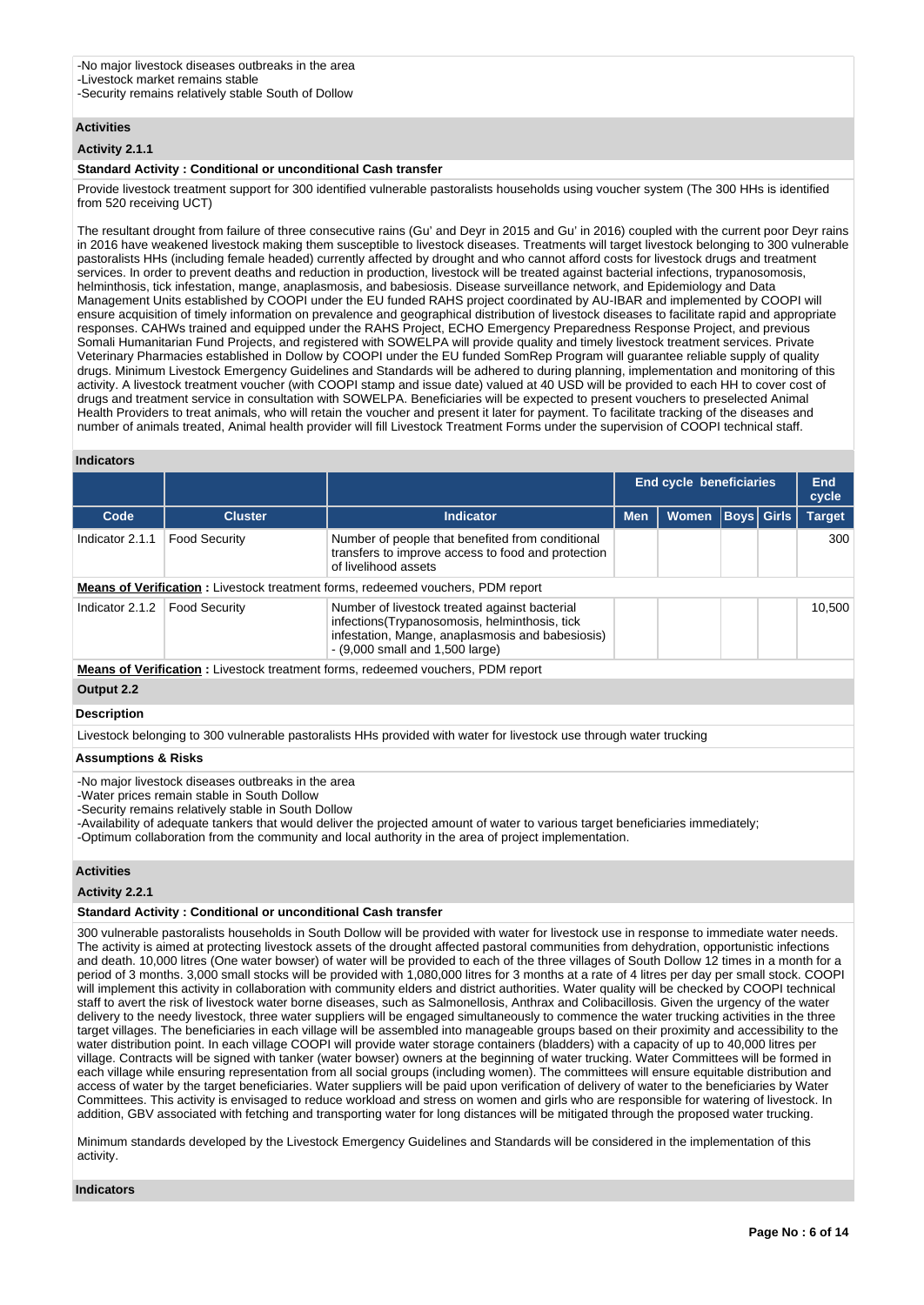|                                                                                                                         |                                                          |                                                                                                                                     | <b>End cycle beneficiaries</b> |              |  |                   | End<br>cycle  |  |  |
|-------------------------------------------------------------------------------------------------------------------------|----------------------------------------------------------|-------------------------------------------------------------------------------------------------------------------------------------|--------------------------------|--------------|--|-------------------|---------------|--|--|
| Code                                                                                                                    | <b>Cluster</b>                                           | <b>Indicator</b>                                                                                                                    | <b>Men</b>                     | <b>Women</b> |  | <b>Boys</b> Girls | <b>Target</b> |  |  |
| Indicator 2.2.1                                                                                                         | <b>Food Security</b>                                     | Number of people that benefited from conditional<br>transfers to improve access to food and protection<br>of livelihood assets      |                                |              |  |                   | 300           |  |  |
|                                                                                                                         | <b>Means of Verification:</b> Water distribution reports |                                                                                                                                     |                                |              |  |                   |               |  |  |
| Indicator 2.2.2                                                                                                         | <b>Food Security</b>                                     | Number of livestock (small stock) provided with<br>120 litres of water per month for 3 months (4 litres<br>per day per small stock) |                                |              |  |                   | 3.000         |  |  |
| <b>Means of Verification:</b> - Water distribution reports<br>- Onsite monitoring reports<br><b>Additional Targets:</b> |                                                          |                                                                                                                                     |                                |              |  |                   |               |  |  |

# **M & R**

# **Monitoring & Reporting plan**

Beside technical staff that will directly be involved in the implementation of project activities, COOPI will benefit from the services of a Monitoring and Evaluation Coordinator who will develop a detailed monitoring plan and participatory monitoring tools for quality control and accountability. The monitoring plan also specifies indicators, data sources, methods and frequency of data collection, responsibilities for data collection and analysis. The MEAL coordinator in close collaboration with the field based M&E officer will be responsible for data collection and quality control. Enumerators will be used where necessary during the data collection phase. Once the data is collected, it is sent to the Nairobi based data unit for analysis, filing and reporting. The analyzed data is then shared with respective technical program teams for further analysis and reporting. This information will be used in project management and decision making. The reports will be shared with the donor, UN-OCHA and other interested stakeholders including beneficiary communities while activities will be captured in the monthly FSC 4W matrix. Lessons learnt from previous reporting period will be ploughed back to facilitate improvement of project implementation process.

A baseline survey will be conducted at project inception as a benchmark and end line surveys to measure impact. Post distribution monitoring surveys will be conducted after every distribution to assess progress on indicators achievements, capture key trends and lessons as a routine project activity. The project will use existing and tested monitoring tools tailored for the proposed project. These include: 1) Monthly price monitoring which will monitor consumer prices of all main staple foods in the area; 2) Post-distribution monitoring surveys where sampled households are monitored using the post-distribution monitoring (PDM) forms; 3) Using this and other information, a monthly monitoring report will be prepared for this project which builds on data from previous months; 4) The beneficiary registration form will be the first monitoring tool that will be used to develop a data bank.

Photographs will be taken at various stages of implementation. All data collected will be analyzed using SPSS and included in project reports. Other techniques for data collection will include Focus Group Discussions, Key Informant Interviews (KII) and observations where men, women, boys and girls will be interviewed separately. Active participation of women & other vulnerable groups will be encouraged during monitoring. All data collected will be disaggregated by age & sex to track impact on different gender groups.

The project manager will access the target project locations during regular visits to supervise and monitor progress. Sensitization and coordination meetings will be conducted with all stakeholders at the start of the project as part of the official project launch. The stakeholders will include regional and district level local authorities, Nutrition and Food Security Partners, village leaders, general community members and beneficiaries. The meetings will focus on project objectives, implementation strategies, scope, beneficiary selection criteria, beneficiary entitlement and roles and duties of each stakeholder including M&E roles. Telephone numbers of community members benefiting from the project shall be collected during beneficiary registration exercise.

COOPI has developed elaborate beneficiary complaint and feedback mechanism, project beneficiaries and stakeholders will be trained on how to use the complaint /feedback mechanism to enhance transparency and accountability.

# **Workplan**

| <b>Activity description</b>                                                                                                                                                                                                                                                                                                                                                                                                                                                                                                                                                                                                                                                                                                                                                                                                                                                                                                                                                                                                                                                                                                                                                                                                                                                                                                                                                                               | Year |   |  |  |  |  |  |  |
|-----------------------------------------------------------------------------------------------------------------------------------------------------------------------------------------------------------------------------------------------------------------------------------------------------------------------------------------------------------------------------------------------------------------------------------------------------------------------------------------------------------------------------------------------------------------------------------------------------------------------------------------------------------------------------------------------------------------------------------------------------------------------------------------------------------------------------------------------------------------------------------------------------------------------------------------------------------------------------------------------------------------------------------------------------------------------------------------------------------------------------------------------------------------------------------------------------------------------------------------------------------------------------------------------------------------------------------------------------------------------------------------------------------|------|---|--|--|--|--|--|--|
| Activity 1.1.1: Community mobilizations, selection, registration and validation of 520   2017<br>beneficiary households                                                                                                                                                                                                                                                                                                                                                                                                                                                                                                                                                                                                                                                                                                                                                                                                                                                                                                                                                                                                                                                                                                                                                                                                                                                                                   |      | X |  |  |  |  |  |  |
| Community mobilizations, selection, registration and validation of 520 beneficiary<br>households: Mobilization exercise will be open forums conducted in target villages<br>to create awareness on project aims and objectives. Full details of project<br>deliverables and individual entitlements will be provided by field project staff.<br>Information will be provided on beneficiary selection process, criteria, beneficiary<br>entitlements and complaints & feedback mechanism. Criteria for selection based<br>on needs and geared towards capturing the neediest HHs will be developed with<br>VCs in collaboration with COOPI staff and applied. Targeting criteria will<br>emphasize on gender disaggregated needs of the affected population.<br>Beneficiaries will be registered using biometric BAFIS system with disaggregated<br>data by sex and age to eliminate irregularities and increase accountability and<br>timeliness. Physical verification will be done across 10% of all beneficiaries by<br>COOPI monitoring and evaluation (M&E) unit to ensure that the selection criterion<br>has been adhered to and that the selected community members match the criteria.<br>Selection will prioritize most food insecure; poor female headed HHs, pregnant and<br>lactating women, elderly, physically challenged and those who have already<br>dropped out of their livelihoods. |      |   |  |  |  |  |  |  |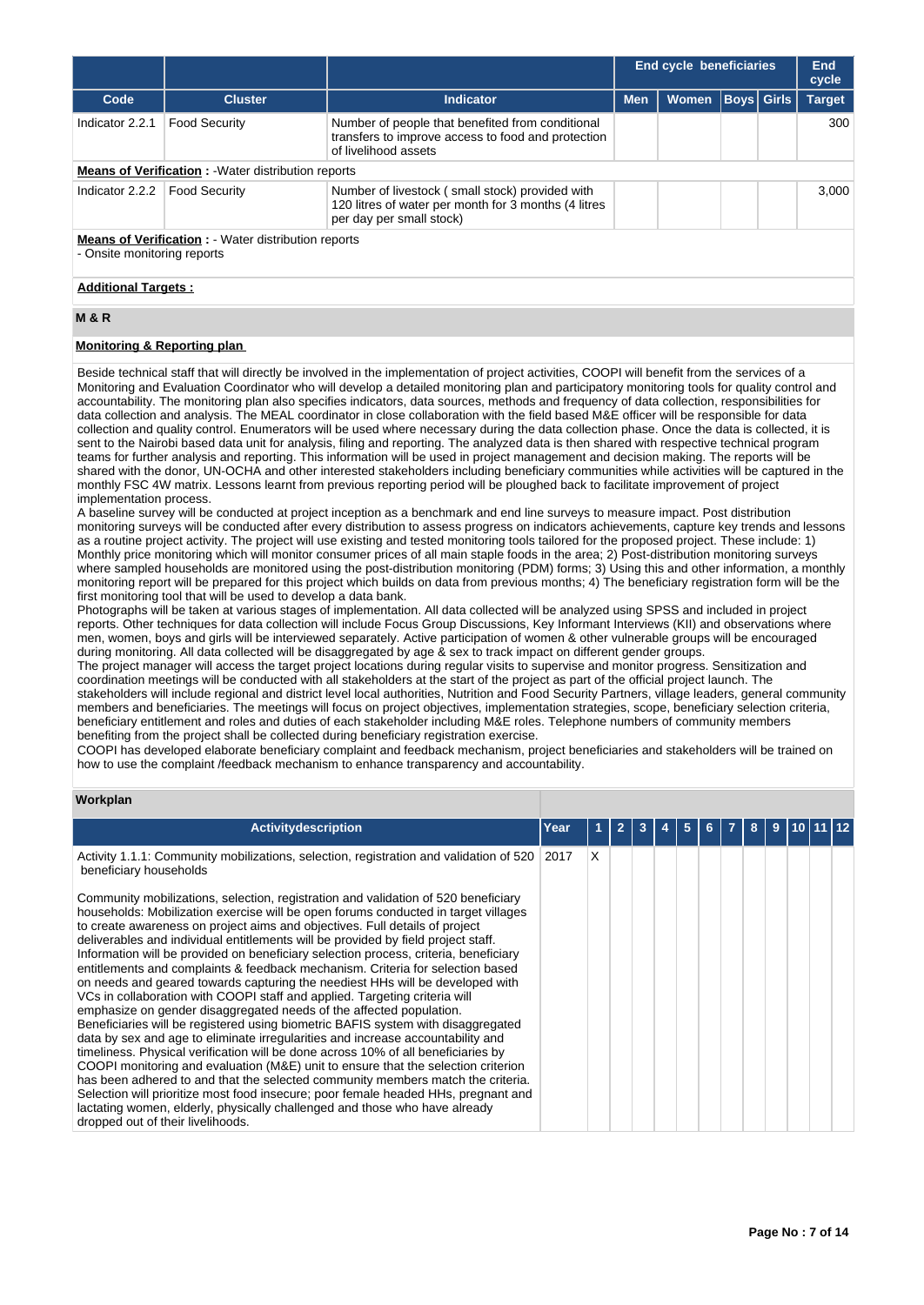| Activity 1.1.2: Provision of unconditional cash transfer to 520 vulnerable drought<br>affected pastoral and agro-pastoral households                                                                                                                                                                                                                                                                                                                                                                                                                                                                                                                                                                                                                                                                                                                                                                                                                                                                                                                                                                                                                                                                                                                                                                                                                                                                                                                                                                                                                                                                                                                                                                                                                                                                                                                                                                                                                                                                                                                                                                                                                                                                                                                                                                                                                                                                                                                                                                                                                                                                                                                                                               | 2017 | Х |    | X |   |  |  |  |  |
|----------------------------------------------------------------------------------------------------------------------------------------------------------------------------------------------------------------------------------------------------------------------------------------------------------------------------------------------------------------------------------------------------------------------------------------------------------------------------------------------------------------------------------------------------------------------------------------------------------------------------------------------------------------------------------------------------------------------------------------------------------------------------------------------------------------------------------------------------------------------------------------------------------------------------------------------------------------------------------------------------------------------------------------------------------------------------------------------------------------------------------------------------------------------------------------------------------------------------------------------------------------------------------------------------------------------------------------------------------------------------------------------------------------------------------------------------------------------------------------------------------------------------------------------------------------------------------------------------------------------------------------------------------------------------------------------------------------------------------------------------------------------------------------------------------------------------------------------------------------------------------------------------------------------------------------------------------------------------------------------------------------------------------------------------------------------------------------------------------------------------------------------------------------------------------------------------------------------------------------------------------------------------------------------------------------------------------------------------------------------------------------------------------------------------------------------------------------------------------------------------------------------------------------------------------------------------------------------------------------------------------------------------------------------------------------------------|------|---|----|---|---|--|--|--|--|
| COOPI will provide unconditional cash transfer to the most vulnerable drought<br>affected pastoral and agro-pastoral households, to save lives and livelihood<br>assets. Priority will be given to most vulnerable HHs who require emergency and<br>sustained food security and livelihood support especially female-headed<br>households, pregnant and lactating women, elderly and HHs with children between<br>the ages of six months and five years. The beneficiaries will be given 2 rounds of<br>USD 100 which contributes to 81% of the CMB currently at 124 USD. The<br>unconditional cash transfers gives flexibility to the beneficiaries on the use of cash.<br>Majority of the beneficiaries are accustomed to acquiring food through purchase<br>and have low purchasing power due to poor income (low terms of trade) and loss<br>of livestock. COOPI will build on experiences and the lessons learnt in previous<br>and ongoing interventions to effectively increase access to food and essential<br>nonfood items for the most affected HHs. Targeting for unconditional cash transfer<br>will involve various actors especially when it is linked to health, nutrition and<br>collection of physical data to ascertain that eligible persons benefit from the<br>intervention. COOPI is also cognizant of the fact that UCT is attractive, with high<br>potential for diversion and has put strong systems in place to prevent this. Both the<br>existing biometric system for registration and validation protocol for beneficiary<br>verification will be strengthened to minimize risks as the system will be used to<br>identify beneficiaries at vouchers and cash collection points. The biometric<br>registration system will also capture details of alternate member of the HH to<br>receive cash in case the principal head of HH will not be available during<br>distribution. COOPI monitors the price of food and essential nonfood items monthly<br>and has been able to follow the levels of inflation. PDM will be conducted after<br>each round of cash distribution to monitor the usage of cash and assess the impact<br>on the market. The beneficiary data will be uploaded onto the master register list<br>for voucher production. The voucher contains 3 sections: one remains with COOPI,<br>the second one is used to redeem cash and the third one, which has the complaint<br>number remains with the beneficiaries. The beneficiaries will redeem these<br>vouchers for a cash value with the Money Transfer Company at a venue agreed<br>upon with the beneficiaries especially women to ensure convenience and<br>protection of the vulnerable. |      |   |    |   |   |  |  |  |  |
| Activity 2.1.1: Provide livestock treatment support for 300 identified vulnerable<br>pastoralists households using voucher system (The 300 HHs is identified from 520<br>receiving UCT)                                                                                                                                                                                                                                                                                                                                                                                                                                                                                                                                                                                                                                                                                                                                                                                                                                                                                                                                                                                                                                                                                                                                                                                                                                                                                                                                                                                                                                                                                                                                                                                                                                                                                                                                                                                                                                                                                                                                                                                                                                                                                                                                                                                                                                                                                                                                                                                                                                                                                                            | 2017 |   | X. | Χ | Х |  |  |  |  |
| The resultant drought from failure of three consecutive rains (Gu' and Deyr in 2015<br>and Gu' in 2016) coupled with the current poor Deyr rains in 2016 have weakened<br>livestock making them susceptible to livestock diseases. Treatments will target<br>livestock belonging to 300 vulnerable pastoralists HHs (including female headed)<br>currently affected by drought and who cannot afford costs for livestock drugs and<br>treatment services. In order to prevent deaths and reduction in production,<br>livestock will be treated against bacterial infections, trypanosomosis, helminthosis,<br>tick infestation, mange, anaplasmosis, and babesiosis. Disease surveillance<br>network, and Epidemiology and Data Management Units established by COOPI<br>under the EU funded RAHS project coordinated by AU-IBAR and implemented by<br>COOPI will ensure acquisition of timely information on prevalence and<br>geographical distribution of livestock diseases to facilitate rapid and appropriate<br>responses. CAHWs trained and equipped under the RAHS Project, ECHO<br>Emergency Preparedness Response Project, and previous Somali Humanitarian<br>Fund Projects, and registered with SOWELPA will provide quality and timely<br>livestock treatment services. Private Veterinary Pharmacies established in Dollow<br>by COOPI under the EU funded SomRep Program will guarantee reliable supply of<br>quality drugs. Minimum Livestock Emergency Guidelines and Standards will be<br>adhered to during planning, implementation and monitoring of this activity. A<br>livestock treatment voucher (with COOPI stamp and issue date) valued at 40 USD<br>will be provided to each HH to cover cost of drugs and treatment service in<br>consultation with SOWELPA. Beneficiaries will be expected to present vouchers to<br>preselected Animal Health Providers to treat animals, who will retain the voucher<br>and present it later for payment. To facilitate tracking of the diseases and number<br>of animals treated, Animal health provider will fill Livestock Treatment Forms under<br>the supervision of COOPI technical staff.                                                                                                                                                                                                                                                                                                                                                                                                                                                                                                                                   |      |   |    |   |   |  |  |  |  |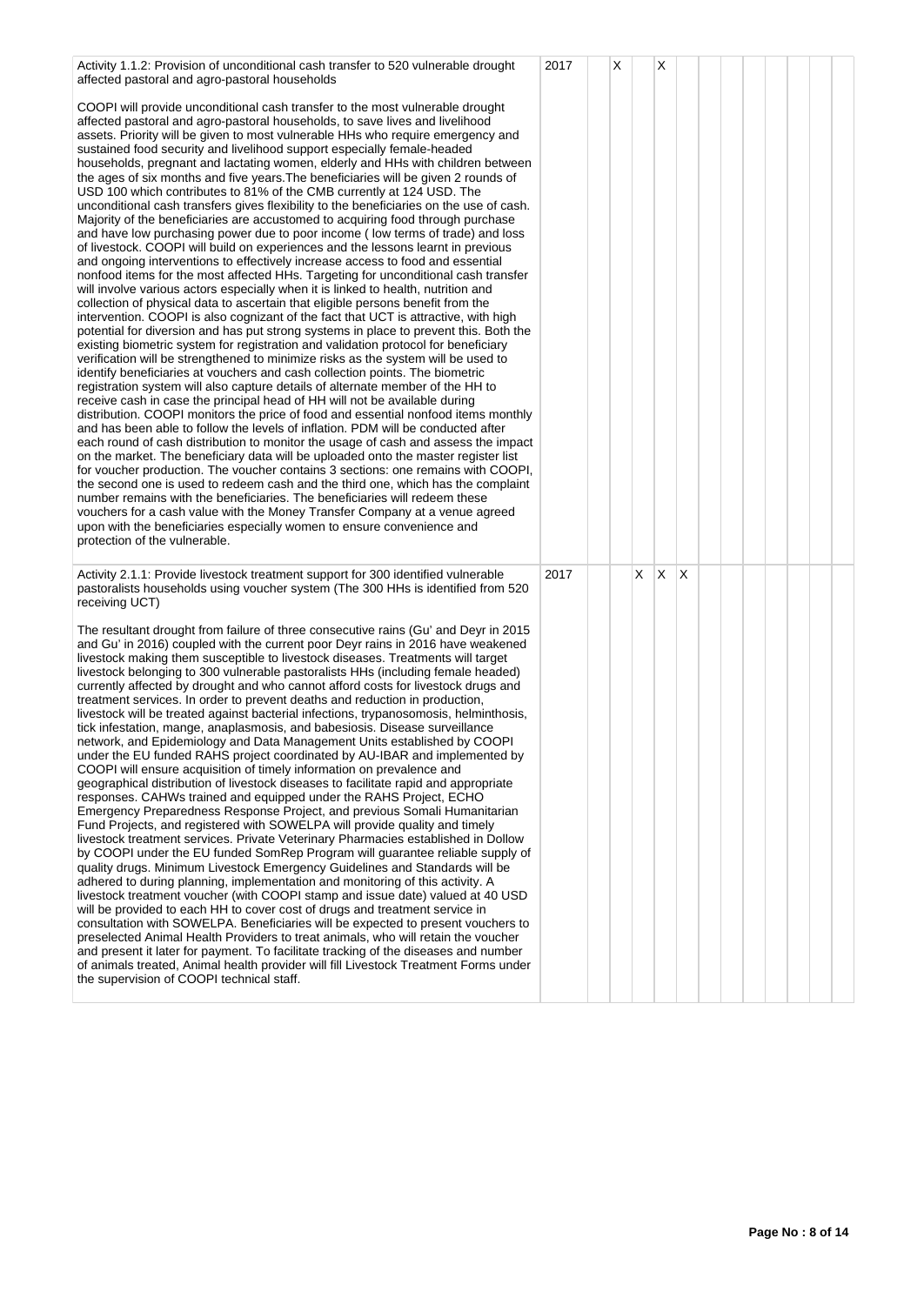| Activity 2.2.1: 300 vulnerable pastoralists households in South Dollow will be<br>provided with water for livestock use in response to immediate water needs. The<br>activity is aimed at protecting livestock assets of the drought affected pastoral<br>communities from dehydration, opportunistic infections and death. 10,000 litres<br>(One water bowser) of water will be provided to each of the three villages of South<br>Dollow 12 times in a month for a period of 3 months. 3,000 small stocks will be<br>provided with 1,080,000 litres for 3 months at a rate of 4 litres per day per small<br>stock. COOPI will implement this activity in collaboration with community elders<br>and district authorities. Water quality will be checked by COOPI technical staff to<br>avert the risk of livestock water borne diseases, such as Salmonellosis, Anthrax<br>and Colibacillosis. Given the urgency of the water delivery to the needy livestock,<br>three water suppliers will be engaged simultaneously to commence the water<br>trucking activities in the three target villages. The beneficiaries in each village will<br>be assembled into manageable groups based on their proximity and accessibility<br>to the water distribution point. In each village COOPI will provide water storage<br>containers (bladders) with a capacity of up to 40,000 litres per village. Contracts<br>will be signed with tanker (water bowser) owners at the beginning of water trucking.<br>Water Committees will be formed in each village while ensuring representation<br>from all social groups (including women). The committees will ensure equitable<br>distribution and access of water by the target beneficiaries. Water suppliers will be<br>paid upon verification of delivery of water to the beneficiaries by Water<br>Committees. This activity is envisaged to reduce workload and stress on women<br>and girls who are responsible for watering of livestock. In addition, GBV associated<br>with fetching and transporting water for long distances will be mitigated through the<br>proposed water trucking. | 2017 | X. | $\mathsf{X}$ | $\mathsf{I} \mathsf{X}$ |  |  |  |  |
|-----------------------------------------------------------------------------------------------------------------------------------------------------------------------------------------------------------------------------------------------------------------------------------------------------------------------------------------------------------------------------------------------------------------------------------------------------------------------------------------------------------------------------------------------------------------------------------------------------------------------------------------------------------------------------------------------------------------------------------------------------------------------------------------------------------------------------------------------------------------------------------------------------------------------------------------------------------------------------------------------------------------------------------------------------------------------------------------------------------------------------------------------------------------------------------------------------------------------------------------------------------------------------------------------------------------------------------------------------------------------------------------------------------------------------------------------------------------------------------------------------------------------------------------------------------------------------------------------------------------------------------------------------------------------------------------------------------------------------------------------------------------------------------------------------------------------------------------------------------------------------------------------------------------------------------------------------------------------------------------------------------------------------------------------------------------------------------------------------------------------------------------|------|----|--------------|-------------------------|--|--|--|--|
| Minimum standards developed by the Livestock Emergency Guidelines and                                                                                                                                                                                                                                                                                                                                                                                                                                                                                                                                                                                                                                                                                                                                                                                                                                                                                                                                                                                                                                                                                                                                                                                                                                                                                                                                                                                                                                                                                                                                                                                                                                                                                                                                                                                                                                                                                                                                                                                                                                                                   |      |    |              |                         |  |  |  |  |

Minimum standards developed by the Livestock Emergency Guidelines and Standards will be considered in the implementation of this activity.

# **OTHER INFO**

# **Accountability to Affected Populations**

COOPI programs endeavor to keep population affected by crisis in the centre of its operations while appreciating existing local capacity for effective delivery of program services. During the design of this action, COOPI will discuss with the local authorities and communities in target villages the priority needs. Further COOPI has coordinated with FS actors in the district to ensure that areas with most needs are covered under this action

This action anticipates a targeting process that is participatory involving communities' representatives, as detailed in COOPI internal guidelines for cash & voucher transfer in emergency. COOPI works through inclusive beneficiary representatives independently selected by beneficiaries: village elders, women, men, youth groups (boys and girls), and religious leaders in implementation, monitoring and assessment of its interventions at village level. Under this action monthly monitoring missions and continuous engagement with target groups is anticipated where lessons learnt will be factored in the implementation process

To enhance sound internal controls and ensure program implementation process is accountable and transparent, COOPI has established a feedback and complaint mechanism to record and act on expression of satisfaction or dissatisfaction about the quality of its services. During the onset of this action beneficiaries will be provided with comprehensive details about the project outcomes and activities, including entitlements over the project period. The beneficiaries will also be provided with detailed information about the complaint system and tools/channels for communicating project issues to COOPI. Adequate dissemination of action deliverables and establishment of complaints and feedback mechanism will strengthen accountability to target groups.

# **Implementation Plan**

COOPI will directly implement the project in collaboration with community for beneficiaries' selection (applying gender and conflict sensitive approaches) and work sites. Sensitization at district and community level will be done through organized stakeholders meetings. During this time, the objectives and implementation approach will be presented allowing for feedback. Beneficiary selection will be undertaken with priority given to households most affected by the current drought (limited access to food, households headed by poor women, malnourished children, aged and physically challenged). At least 30% of beneficiaries will be female headed households. Beneficiaries will be registered, validated and profiled, disaggregated by age, sex, asset ownership and family size among other criteria. Biometric system will be used for registration and verification of beneficiaries as well as during voucher redemption process where the beneficiary's biometric data will be used for verification.

Selection of beneficiary representatives' by community leaders followed by training will be done in the target villages to clearly define roles and responsibilities. COOPI then signs MOU with village leaders and beneficiary representatives for implementation. BRs play a key role in receiving feedbacks and complaints from the beneficiaries and disseminating the same to COOPI staff. Supervision and monitoring of activities will be participatory and will involve women, men, boys and girls, and other stakeholders. A monitoring and evaluation plan will be developed and implemented for quality control, accountability and to assess how gender disaggregated needs is addressed. COOPI will commission a third party monitor who will conduct all PDMs after each round of distribution. Monthly meetings will be organized with staff to review progress and general performance and to identify where implementation can be improved.

COOPI's Nairobi regional office will provide necessary technical support to the national staff in monitoring and evaluation of the action. COOPI will coordinate interventions with FSC cluster and other humanitarian actors at regional and district levels. Bilateral coordination with other agencies present in the district will be done. The local authority and beneficiary communities are involved in all stages of the project, from the needs assessment through all the stages of project implementation.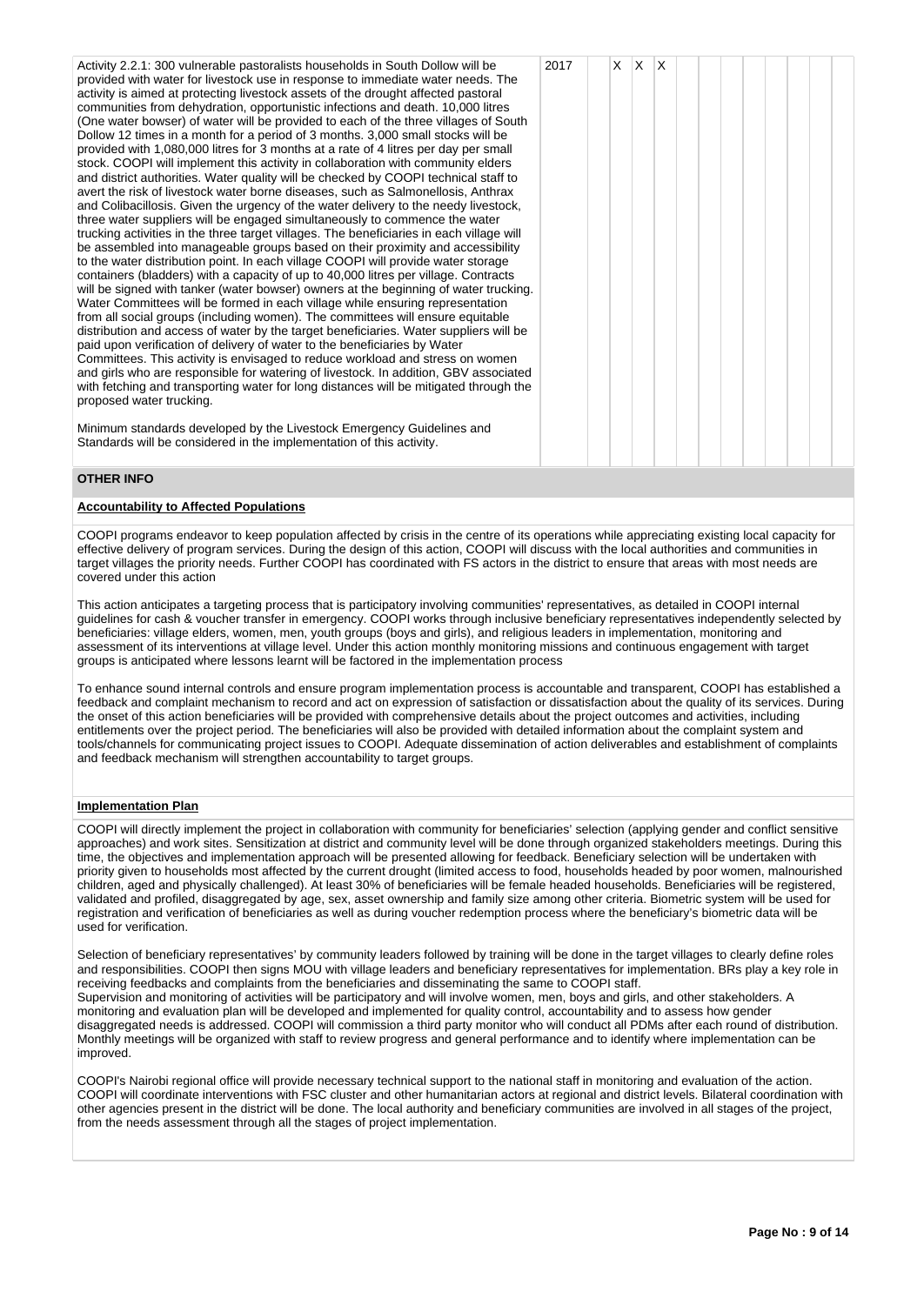# **Coordination with other Organizations in project area**

| Name of the organization        | Areas/activities of collaboration and rationale                                                                                                                                                                                                                                                          |
|---------------------------------|----------------------------------------------------------------------------------------------------------------------------------------------------------------------------------------------------------------------------------------------------------------------------------------------------------|
| <b>NRC</b>                      | We previously coordinated with NRC in village selection and<br>targeting of beneficiaries to respond to the emergency in South<br>Dollow and we will continue with coordination efforts in targeting<br>process for unconditional transfer to affected communities since they<br>have a similar program. |
| <b>DRC</b>                      | No emergency interventions ongoing but we will coordinate with DRC<br>since they are working in some of the target villages on resilience<br>programming and we will coordinate with them on complementarity                                                                                             |
| UN OCHA and FSC cluster         | We will coordinate with UNOCHA and the FSC regional level on<br>Food security updates and coordination purposes                                                                                                                                                                                          |
| <b>WVI</b>                      | No emergency interventions ongoing but coordinate on possible<br>planned interventions                                                                                                                                                                                                                   |
| <b>WFP</b>                      | No emergency interventions ongoing but coordinate on possible<br>planned interventions                                                                                                                                                                                                                   |
| Local Authority                 | We will involve local authorities in the selection of the beneficiaries<br>and keep the local authorities updated on the activity implementation<br>and invite them to COOPI's monitoring activities                                                                                                     |
| Fordermore Mader Of The Besteat |                                                                                                                                                                                                                                                                                                          |

# **Environment Marker Of The Project**

A: Neutral Impact on environment with No mitigation

### **Gender Marker Of The Project**

2a- The project is designed to contribute significantly to gender equality

#### **Justify Chosen Gender Marker Code**

Gender mainstreaming has been considered in design of this project at all levels. During the needs assessment conducted in November 2016, COOPI used FGDs and KII with separate groups of men and women to establish key issues. The project objectives, outcomes and activities have been designed to address the different needs identified. Key project activities are also designed to ensure access, safety, and representation and protection issues of men, women, boys and girls among the targeted communities. COOPI will use community based approaches and involve community representatives on vulnerability and gender analysis, targeting criteria, beneficiary selection, project implementation and monitoring & evaluation. Men and women will be involved in selection of safe sites and appropriate timing for distribution of; unconditional cash vouchers, water vouchers and vet drugs vouchers to ensure convenience especially for women and girls and to reduce risks of sexual harassment and any form of gender based violence. Women and girls are most affected by food insecurity as they have different access to food and control over finances and resources and are victimized in different ways. Men and boys can easily access food through friends or eating at ceremonies, while women and girls cannot go to public ceremonies as dictated by the local culture. Women and girls think of the other family members when looking for food and are therefore susceptible to GBV. In cases where poor quality food or wild fruits are consumed, the young children are affected most, they get diarrhoeal diseases, fall sick and get malnourished, and women have to care for them and at the same time perform other household chores. Girls end up having less time to study as they spend much time doing casual jobs like house helps to earn income for their families. Female headed households are more affected by disasters that affect their livelihoods like livestock as they cannot cope equally with male headed households. The cash transfer will prioritize female headed Households and women will be registered as beneficiaries so that they can collect the cash on behalf of their families. Emergency water provision and livestock treatments will also prioritize female headed Households. The project will work with women to design a transparent and effective voucher redemption system and ensure information about it reaches female beneficiaries. Monitoring and follow ups will be conducted to ensure similar proportions of registered women and men are accessing the cash transfer. COOPI will designate a female representative at field level to receive beneficiary feedback and complains from women and girls as this is more culturally acceptable. Random calls will establish and address issues of discrimination, abuse and exploitation against women and girls. Priority will be given to female, orphan headed households, those with many children, elderly and disabled in selection of target beneficiaries, hence the designing of the project to enhance gender equality

# **Protection Mainstreaming**

The project will ensure protection issues especially for women, girls, and children are considered and integrated in the project implementation process. As much as possible the project will take deliberate action to involve women, girls (and children where possible) in the implementation process through consultation, respect of their decisions and wishes and actual participation. Overall, the action approach will consider strong elements of protection considering the target population are in humanitarian crisis. Cash to be provided will enhance family food consumption and drastically lower household's debt levels thereby restoring dignity and protection mainly for female headed Households. Provision of water and treatment for livestock will protect core herds and reduce of risks of livelihood drop-outs, improve status within the community and improve milk and meat to reduce malnutrition among children less than 5 years

#### **Country Specific Information**

### **Safety and Security**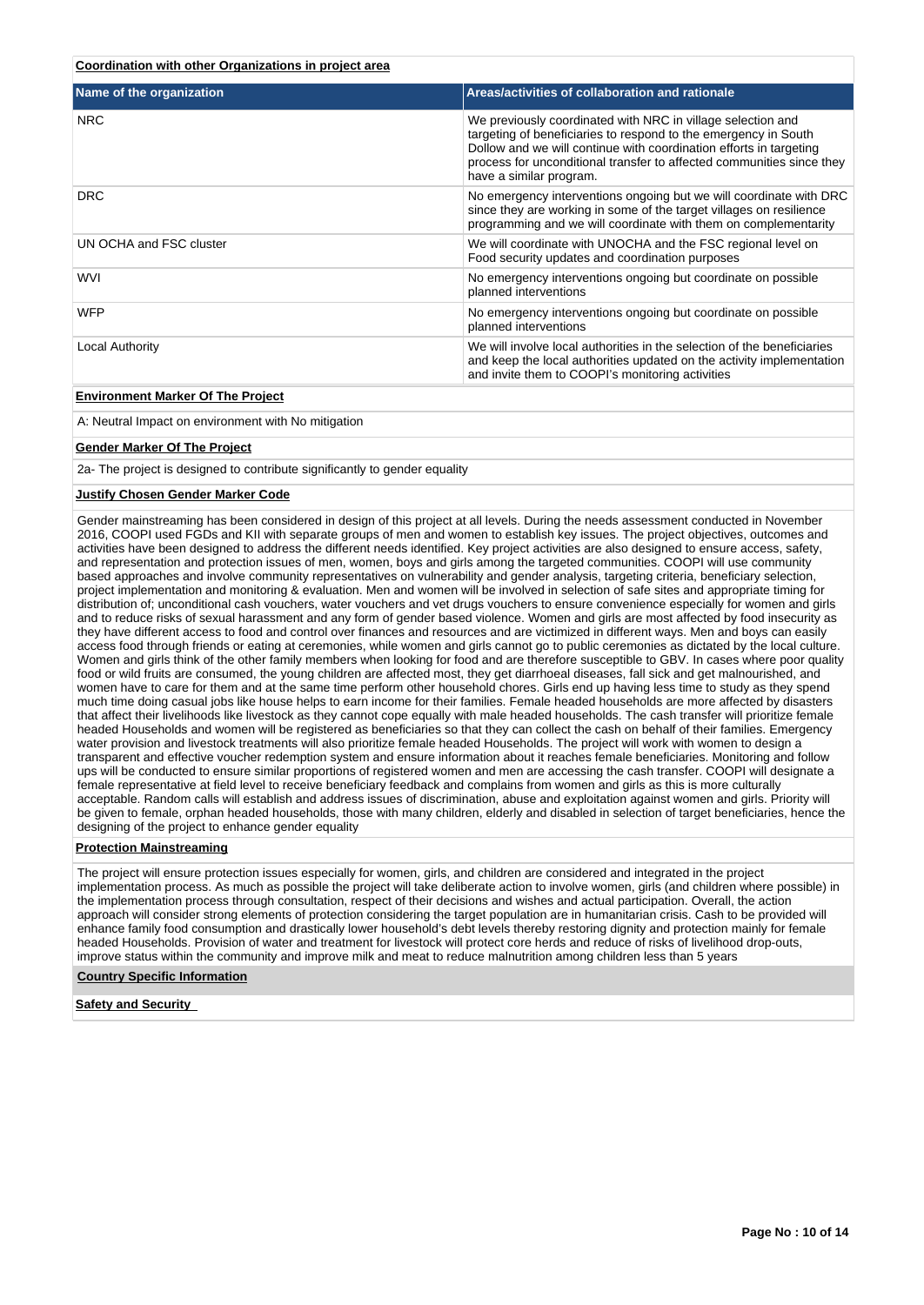COOPI has a long standing presence in South Central Somalia and good understanding of the context. COOPI has in place Standard Operating Procedure for security in Somalia, in order to guarantee a systematic approach to safety in humanitarian actions and specific rules of conduct in such a challenging context of operation. COOPI works with other agencies, UN and government on security matters by sharing information. Teams involved in operations are regularly trained by a Security Manager. A security checklist is provided on monthly basis by the field security focal points at COOPI operational bases in Somalia and submitted to the Regional Representative for approval along with update of Risk Levels. Considering the specific security threats related to operation in Somalia, the organization has conducted in 2016 a risk assessment and defined a set of risk mitigations measures, including security risks. This protocol is reviewed and updated on regular basis. COOPI Area Coordinator has established direct relations with clan elders to promote humanitarian principles, gain access, enhance program awareness, monitoring on issues including complaints/feedbacks about operation within the framework of the complaint/feedbacks system. COOPI also maintains proper balancing between different clans/sub-clans, including when contracting for services or goods or in staff recruitment. These measures reinforce local acceptance and protection of the staff (local and expatriates when accessible) by the communities, local authorities and other interest groups. COOPI has analyzed the security context in Dollow. The security situation in Dollow has been calm compared to other areas in South Central of Somalia, although there has been some AS insurgents seen in the neighbouring district of Belet-Hawa. Customary methods of maintaining peace and order in the communities are also observed to be predominant in the provision of security services in Dollow - traditional elders are the second most commonly mentioned option for reporting civil matters, petty or serious crimes. COOPI will consider asking for police services from the local authority during distributions to conduct crowd control and maintain law and order. No difficulty in movement of both expatriate and national staff is foreseen that would affect management and implementation of the activities in the proposed area of intervention, given that the target locations are mainly in accessible villages South of Dollow district

# **Access**

The proposed areas of intervention for this project are in south of Dollow district. Dollow district is generally is considered calm and accessible for humanitarian agencies operating in the district.. COOPI Area Coordinator has established direct relations with clan elders to promote humanitarian principles, gain access, enhance program awareness, monitoring on issues including complaints and feedbacks about operation within the framework of the complaint/feedbacks system. COOPI also maintains proper balancing between different clans/sub-clans, including when contracting for services or goods or in staff recruitment. These measures reinforce access, local acceptance and protection of the staff (local and expatriates when accessible) by the communities, local authorities and other interest groups. With its longstanding presence in South Central Somalia and good understanding of the context, COOPI has put in place Standard Operating Procedure for security in Somalia, in order to guarantee a systematic approach to safety in humanitarian actions and specific rules of conduct in such a challenging context of operation. COOPI works with other agencies, UN and government on security matters and access by sharing information

#### **BUDGET**

| <b>Code</b>      | <b>Budget Line Description</b>                                                                                                                                                                                                                                                                                                                                                                                                                                                                                                                                                                                                                                                                                                                                                                   |   | D / S Quantity Unit | cost                  | <b>Duration</b><br>Recurran charged<br>ce | $\frac{9}{6}$<br>to CHF | <b>Total Cost</b> |
|------------------|--------------------------------------------------------------------------------------------------------------------------------------------------------------------------------------------------------------------------------------------------------------------------------------------------------------------------------------------------------------------------------------------------------------------------------------------------------------------------------------------------------------------------------------------------------------------------------------------------------------------------------------------------------------------------------------------------------------------------------------------------------------------------------------------------|---|---------------------|-----------------------|-------------------------------------------|-------------------------|-------------------|
|                  | <b>Staff and Other Personnel Costs</b>                                                                                                                                                                                                                                                                                                                                                                                                                                                                                                                                                                                                                                                                                                                                                           |   |                     |                       |                                           |                         |                   |
| 1.1              | <b>Project Manager</b>                                                                                                                                                                                                                                                                                                                                                                                                                                                                                                                                                                                                                                                                                                                                                                           | D |                     | $1 \mid 5,100$<br>.00 | 4                                         | 25.00                   | 5,100.00          |
|                  | Project Manager - Presentation of the Action to stakeholders and beneficiaries and sign MoUs; Recruitment of Action staff,<br>prepare job descriptions and supervise; Planning and supervision, monitoring of the Action; Capacity building, mentoring and<br>training of Actions national staff; Coordinate activities among stakeholders and ensure adherence to COOPI and donor<br>procedures; Supervise the accounting procedures and follow-up budget expenditures; Compile and submit the monthly, interim<br>and final narrative reports; Liaison with strategic actors & other stakeholders. 1 staff for full project period. Unit cost includes<br>salary, PAYE tax, NHIF, NSSF costs, Per diems and Medical Insurance. SHF is contributing 25%. Grade is Senior Project<br>Management. |   |                     |                       |                                           |                         |                   |
| 1.2              | <b>Project Administrator</b>                                                                                                                                                                                                                                                                                                                                                                                                                                                                                                                                                                                                                                                                                                                                                                     | D |                     | $1 \, 3,500$<br>.00   | 4                                         | 25.00                   | 3,500.00          |
|                  | Project Administrator - The position caters for the person in charge of the management of the funds at the project level. He/she<br>monitors the budget, prepares the monthly request of funds and drafts the financial reports comparing actual results against the<br>budget. The person will be responsible to meet SHF demands from the administrative point of view like procurement requlations<br>and or financial supporting documents. Unit cost includes salary, PAYE tax, NHIF, NSSF costs, Per diems and Medical<br>Insurance. SHF is contribution 25%. Grade is mid level management                                                                                                                                                                                                |   |                     |                       |                                           |                         |                   |
|                  | <b>Section Total</b>                                                                                                                                                                                                                                                                                                                                                                                                                                                                                                                                                                                                                                                                                                                                                                             |   |                     |                       |                                           |                         | 8,600.00          |
|                  | <b>Supplies, Commodities, Materials</b>                                                                                                                                                                                                                                                                                                                                                                                                                                                                                                                                                                                                                                                                                                                                                          |   |                     |                       |                                           |                         |                   |
| 2.1              | <b>Unconditional Cash Transfer</b>                                                                                                                                                                                                                                                                                                                                                                                                                                                                                                                                                                                                                                                                                                                                                               | D |                     | 520 100.0<br>$\Omega$ | 2                                         | 100.00                  | 104,000.00        |
|                  | This line will meet the cost of providing unconditional cash to 520vulnerable drought affected pastoral and agro-pastoral<br>households thatare most vulnerable with 100 USD (equivalent 81% of the CMB of 124 USD) for 2 months                                                                                                                                                                                                                                                                                                                                                                                                                                                                                                                                                                 |   |                     |                       |                                           |                         |                   |
| $2.2\phantom{0}$ | Livestock Drugs/treatment                                                                                                                                                                                                                                                                                                                                                                                                                                                                                                                                                                                                                                                                                                                                                                        | D |                     | 300 40.00             | 1                                         | 100.00                  | 12,000.00         |
|                  | At a voucher value of 40 USD per HH, this line covers the cost of drugs for treatment of livestock against bacterial infections,<br>trypanosomosis, helminthosis, tick infestation, mange, anaplasmosis, and babesiosis. The drugs include Oxyteteracycline,<br>Veriben, Albendazole, Ivermectin and Triquin. It also covers service charges of 5 USD charged per beneficiary HH and cost of<br>livestock treatment forms. Livestock treatment will cover a total of 300 HH.                                                                                                                                                                                                                                                                                                                     |   |                     |                       |                                           |                         |                   |
| 2.3              | <b>Livestock Water Trucking</b>                                                                                                                                                                                                                                                                                                                                                                                                                                                                                                                                                                                                                                                                                                                                                                  | D |                     | 36 300.0<br>$\Omega$  | 3                                         | 100.00                  | 32,400.00         |
|                  | This line will meet the cost of supplying 10,000 litres (One water bowser) of water to each of the three target villages of South<br>Dollow 12 times in a month for a period of 3 months at a unit cost of USD 300 per bowser. Water provision for livestock use will<br>cover a total of 300 vulnerable pastoralists households. Each beneficiary will be provided with a voucher value of USD 36 per<br>month.                                                                                                                                                                                                                                                                                                                                                                                 |   |                     |                       |                                           |                         |                   |
| 2.4              | Voucher design and production                                                                                                                                                                                                                                                                                                                                                                                                                                                                                                                                                                                                                                                                                                                                                                    | D | 1300                | 0.15                  | 1                                         | 100.00                  | 195.00            |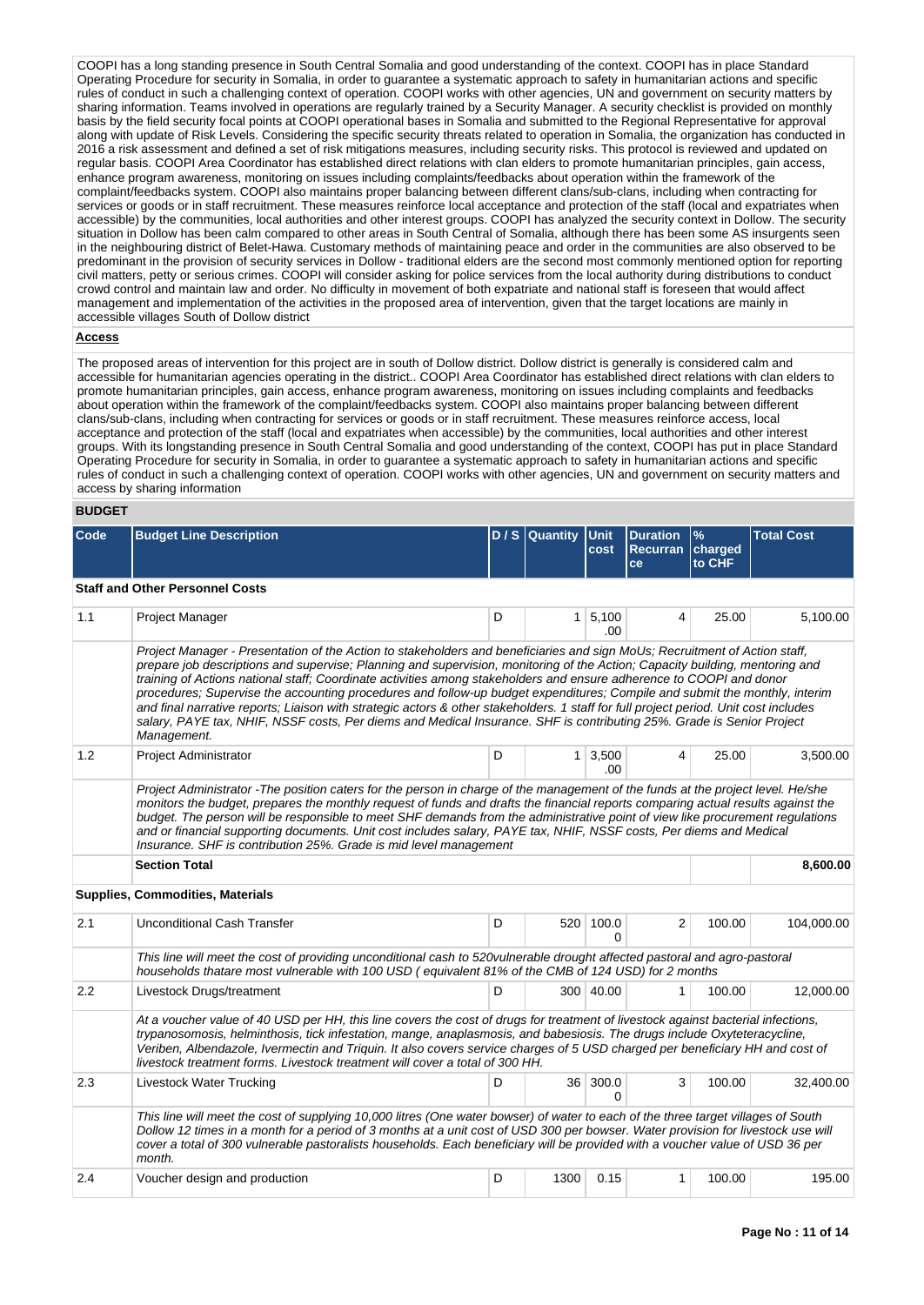|                   | This line will meet the cost of designing and producing voucher books that will be distributed to the project beneficiaries during<br>distributions                                                                                                                                                                                  |   |                |                      |              |        |            |
|-------------------|--------------------------------------------------------------------------------------------------------------------------------------------------------------------------------------------------------------------------------------------------------------------------------------------------------------------------------------|---|----------------|----------------------|--------------|--------|------------|
| 2.5               | <b>Vehicle Rent</b>                                                                                                                                                                                                                                                                                                                  | D |                | $1 \ 2,000$<br>.00.  | $\mathbf{1}$ | 100.00 | 2,000.00   |
|                   | Vehicle rental - costs for hire of vehicle inclusive of driver and fuel in Dollow                                                                                                                                                                                                                                                    |   |                |                      |              |        |            |
|                   | <b>Section Total</b>                                                                                                                                                                                                                                                                                                                 |   |                |                      |              |        | 150,595.00 |
| <b>Travel</b>     |                                                                                                                                                                                                                                                                                                                                      |   |                |                      |              |        |            |
| 5.1               | Flight Cost - (Air Ticket, Visa Fees, Airport Taxes/Transfers)                                                                                                                                                                                                                                                                       | D | 1 <sup>1</sup> | 4,290<br>.00.        | 1            | 100.00 | 4,290.00   |
|                   | Flight costs - costs include Air Ticket, Visa Fees, Airport Taxes, Airport transfers within Nairobi, mission expenses). Flight Cost is<br>from Nairobi to Dollow.                                                                                                                                                                    |   |                |                      |              |        |            |
|                   | <b>Section Total</b>                                                                                                                                                                                                                                                                                                                 |   |                |                      |              |        | 4,290.00   |
|                   | <b>General Operating and Other Direct Costs</b>                                                                                                                                                                                                                                                                                      |   |                |                      |              |        |            |
| 7.1               | <b>Bank Transfers Commission</b>                                                                                                                                                                                                                                                                                                     | D | 1 <sup>1</sup> | 579.3<br>0           | 1            | 100.00 | 579.30     |
|                   | The line covers bank charges and the charges related to sending money to the field through Galaxy which is at 1.5%                                                                                                                                                                                                                   |   |                |                      |              |        |            |
| 7.2               | Bank Transfers Commission (Unconditional Cash Transfers)                                                                                                                                                                                                                                                                             | D |                | $1 \, 4.160$<br>.00. | $\mathbf{1}$ | 100.00 | 4,160.00   |
|                   | Bank transfer costs for sending the Unconditional Cash Transfer to Galaxy who then pay out to the beneficiaries. Galaxy charges<br>a higher commission percentage for this transfer as they have to make payments to each of the 900 beneficiaries in 3 cycles on<br>behalf of COOPI and the services rendered at a higher fee of 4% |   |                |                      |              |        |            |
|                   | <b>Section Total</b>                                                                                                                                                                                                                                                                                                                 |   |                |                      |              |        | 4.739.30   |
| <b>SubTotal</b>   |                                                                                                                                                                                                                                                                                                                                      |   | 2,162.00       |                      |              |        | 168,224.30 |
| Direct            |                                                                                                                                                                                                                                                                                                                                      |   |                |                      |              |        | 168,224.30 |
| Support           |                                                                                                                                                                                                                                                                                                                                      |   |                |                      |              |        |            |
| <b>PSC Cost</b>   |                                                                                                                                                                                                                                                                                                                                      |   |                |                      |              |        |            |
|                   | <b>PSC Cost Percent</b>                                                                                                                                                                                                                                                                                                              |   |                |                      |              |        | 7.00       |
| <b>PSC Amount</b> |                                                                                                                                                                                                                                                                                                                                      |   |                |                      |              |        | 11,775.70  |
| <b>Total Cost</b> |                                                                                                                                                                                                                                                                                                                                      |   |                |                      |              |        | 180,000.00 |

**Project Locations**

| <b>Location</b> | <b>Estimated</b><br>percentage<br>of budget<br>for each<br><b>location</b> | <b>Estimated number of beneficiaries</b><br>for each location |       |     |                      | <b>Activity Name</b>                                                                                                                                                                                                                                                                                                                                                                                                                                                                                                                                                                                                                                                                                                                                                                                                                                                                                                                                                                                                                                                                                                                                                                                                            |
|-----------------|----------------------------------------------------------------------------|---------------------------------------------------------------|-------|-----|----------------------|---------------------------------------------------------------------------------------------------------------------------------------------------------------------------------------------------------------------------------------------------------------------------------------------------------------------------------------------------------------------------------------------------------------------------------------------------------------------------------------------------------------------------------------------------------------------------------------------------------------------------------------------------------------------------------------------------------------------------------------------------------------------------------------------------------------------------------------------------------------------------------------------------------------------------------------------------------------------------------------------------------------------------------------------------------------------------------------------------------------------------------------------------------------------------------------------------------------------------------|
|                 |                                                                            | <b>Men</b>                                                    | Women |     | Boys   Girls   Total |                                                                                                                                                                                                                                                                                                                                                                                                                                                                                                                                                                                                                                                                                                                                                                                                                                                                                                                                                                                                                                                                                                                                                                                                                                 |
| Gedo -> Doolow  | 100                                                                        | 530                                                           | 874   | 842 |                      | 874 3,120 Activity 1.1.2 : Provision of unconditional cash<br>transfer to 520 vulnerable drought affected<br>pastoral and agro-pastoral households<br>COOPI will provide unconditional cash transfer to<br>the most vulnerable drought affected pastoral<br>and agro-pastoral households, to save lives and<br>livelihood assets. Priority will be given to most<br>vulnerable HHs who require emergency and<br>sustained food security and livelihood support<br>especially female-headed households, pregnant<br>and lactating women, elderly and HHs with<br>children between the ages of six months and five<br>years. The beneficiaries will be given 2 rounds of<br>USD 100 which contributes to 81% of the CMB<br>currently at 124 USD. The unconditional cash<br>transfers gives flexibility to the beneficiaries on<br>the use of cash. Majority of the beneficiaries are<br>accustomed to acquiring food through purchase<br>and have low purchasing power due to poor<br>income (low terms of trade) and loss of<br>livestock. COOPI will build on experiences and<br>the lessons learnt in previous and ongoing<br>interventions to effectively increase access to<br>food and essential nonfood items for the most |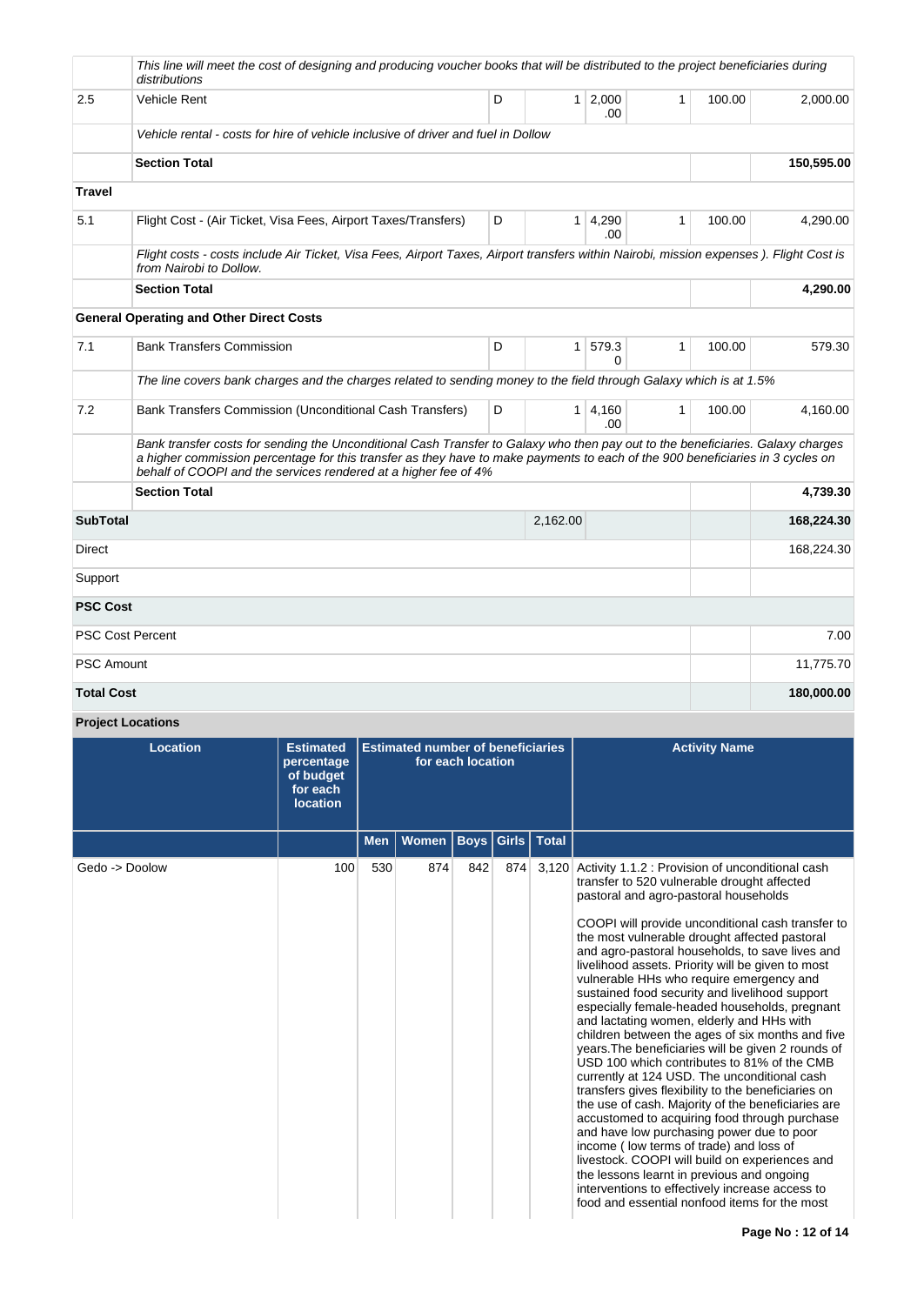affected HHs. Targeting for unconditional cash transfer will involve various actors especially when it is linked to health, nutrition and collection of physical data to ascertain that eligible persons benefit from the intervention. COOPI is also cognizant of the fact that UCT is attractive, with high potential for diversion and has put strong systems in place to prevent this. Both the existing biometric system for registration and validation protocol for beneficiary verification will be strengthened to minimize risks as the system will be used to identify beneficiaries at vouchers and cash collection points. The biometric registration system will also capture details of alternate member of the HH to receive cash in case the principal head of HH will not be available during distribution. COOPI monitors the price of food and essential nonfood items monthly and has been able to follow the levels of inflation. PDM will be conducted after each round of cash distribution to monitor the usage of cash and assess the impact on the market. The beneficiary data will be uploaded onto the master register list for voucher production. The voucher contains 3 sections: one remains with COOPI, the second one is used to redeem cash and the third one, which has the complaint number remains with the beneficiaries. The beneficiaries will redeem these vouchers for a cash value with the Money Transfer Company at a venue agreed upon with the beneficiaries especially women to ensure convenience and protection of the vulnerable.

Activity 2.1.1 : Provide livestock treatment support for 300 identified vulnerable pastoralists households using voucher system (The 300 HHs is identified from 520 receiving UCT)

The resultant drought from failure of three consecutive rains (Gu' and Deyr in 2015 and Gu' in 2016) coupled with the current poor Deyr rains in 2016 have weakened livestock making them susceptible to livestock diseases. Treatments will target livestock belonging to 300 vulnerable pastoralists HHs (including female headed) currently affected by drought and who cannot afford costs for livestock drugs and treatment services. In order to prevent deaths and reduction in production, livestock will be treated against bacterial infections, trypanosomosis, helminthosis, tick infestation, mange, anaplasmosis, and babesiosis. Disease surveillance network, and Epidemiology and Data Management Units established by COOPI under the EU funded RAHS project coordinated by AU-IBAR and implemented by COOPI will ensure acquisition of timely information on prevalence and geographical distribution of livestock diseases to facilitate rapid and appropriate responses. CAHWs trained and equipped under the RAHS Project, ECHO Emergency Preparedness Response Project, and previous Somali Humanitarian Fund Projects, and registered with SOWELPA will provide quality and timely livestock treatment services. Private Veterinary Pharmacies established in Dollow by COOPI under the EU funded SomRep Program will guarantee reliable supply of quality drugs. Minimum Livestock Emergency Guidelines and Standards will be adhered to during planning, implementation and monitoring of this activity. A livestock treatment voucher (with COOPI stamp and issue date) valued at 40 USD will be provided to each HH to cover cost of drugs and treatment service in consultation with SOWELPA. Beneficiaries will be expected to present vouchers to preselected Animal Health Providers to treat animals, who will retain the voucher and present it later for payment. To facilitate tracking of the diseases and number of animals treated, Animal health provider will fill Livestock Treatment Forms under

**Page No : 13 of 14**